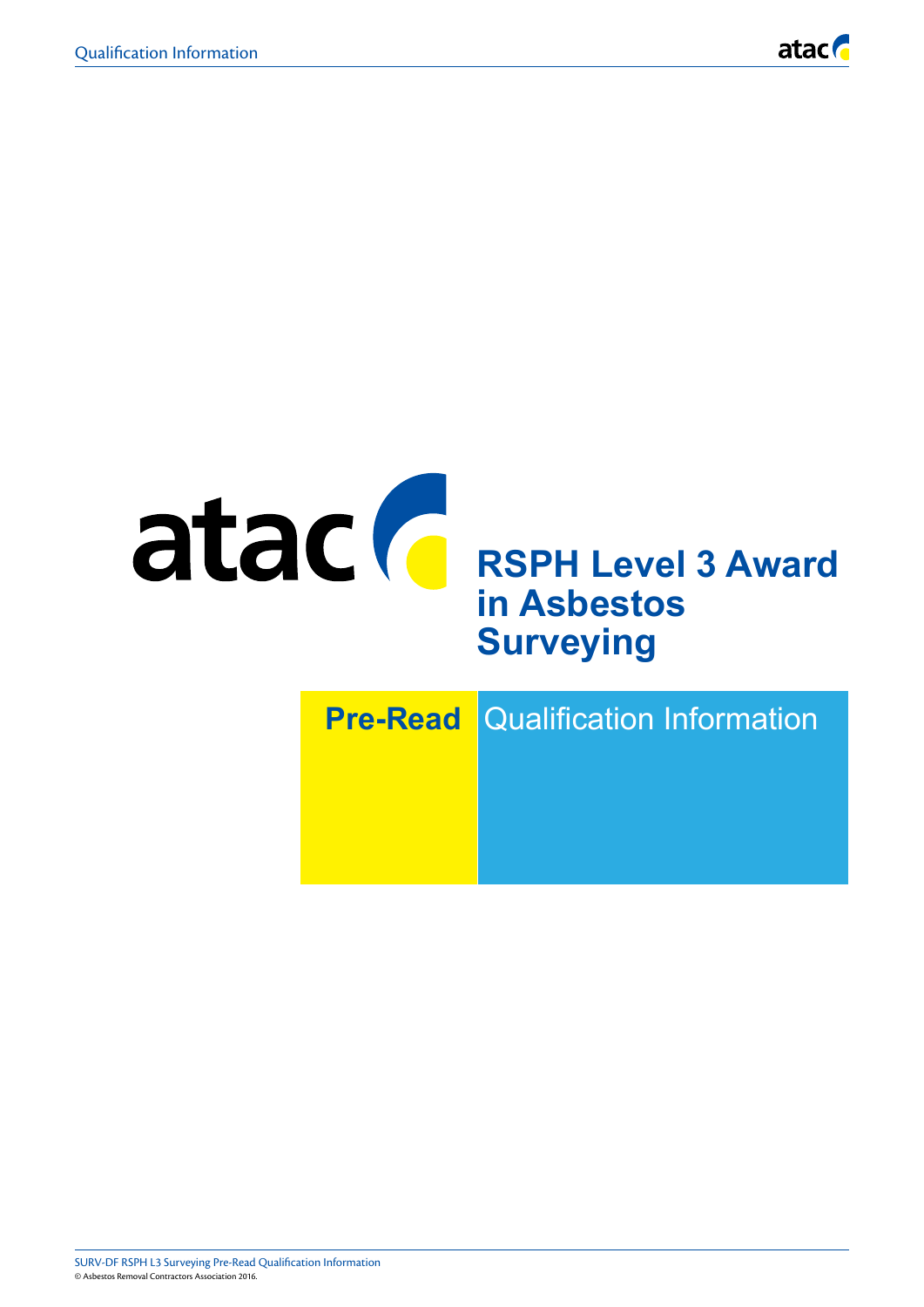## **Qualification Overview**

The objective of the course is to provide the knowledge and competency to surveyors and similar specialists when inspecting buildings and premises for asbestos and advising on subsequent management actions.

*Instruction*: 15 hours over 3 days

*Prior learning/pre-reading*: 3 hours which will include all the following information in this booklet and exerts from the reading list. *Assessment*:

- a) Written test paper (30 short answer questions in 90 minutes)
- b) Practical assessment and witnessed exercises such as:
	- i) Mock survey
	- ii) Decontamination
	- iii) Product recognition
	- iv) Material risk assessment
	- v) Oral questioning

#### *Day 1*

| <b>Unit 1</b> a) Management of asbestos in buildings. |
|-------------------------------------------------------|
| b) Building terminology and review of                 |
| Asbestos Management Plan.                             |

**Unit 2** Carry out asbestos surveying and scoring Material Assessments.

## *Day 2*

- **Unit 2** Carrying out an asbestos survey and scoring Priority Assessments and the evaluation of report formats.
- **Unit 3** Taking a bulk sample and the selection of PPE and sampling of materials.

## *Day 3*

**Unit 4** The use of decontamination units and Type-H vacuums. · Written test paper · Assessment

## **The RSPH Qualification**

Royal Society for Public Health (RSPH) is the awarding body for this qualification.

The qualification is set at Level 3 which is equivalent to an A Level.

The qualification depends on the candidate achieving:

- a) 60% in exam for EACH unit
- b) Satisfactory practical assessment for review of PPE, sampling and use of DCUs/Type-H vacuums.

## **Contents**

## **UNIT 1**

| Management of Asbestos in Buildings  | 3  |
|--------------------------------------|----|
| <b>Typical Questions from Unit 1</b> | 10 |
| UNIT <sub>2</sub>                    |    |
|                                      |    |
| Asbestos Surveying                   | 11 |
| Typical Questions from Unit 2        | 20 |
| <b>UNIT3</b>                         |    |
| <b>Bulk Sampling of Asbestos</b>     | 21 |
| Typical Questions from Unit 3        | 23 |
| <b>UNIT 4</b>                        |    |

| Decontamination Units and Type-H Vacuums | 24 |
|------------------------------------------|----|
| Typical Questions from Unit 4            | 26 |

The Asbestos Testing and Consultancy Association (ATaC) has made every effort to ensure that the information contained within this publication is accurate. Its content should be used as guidance material and not as a replacement of current regulations or existing standards.

All rights reserved. No part of this publication may be reproduced, stored in a retrieval system or transmitted in any form or by any means, electronic, mechanical, photocopying, recording or otherwise, without the written permission of ATaC.

**Asbestos Testing and Consultancy Association (ATaC)** Unit 1 Stretton Business Park 2, Brunel Drive, Stretton, Burton upon Trent, Staffordshire DE13 0BY T 01283 505777 F 01283 568228 E info@atac.org.uk **www.atac.org.uk**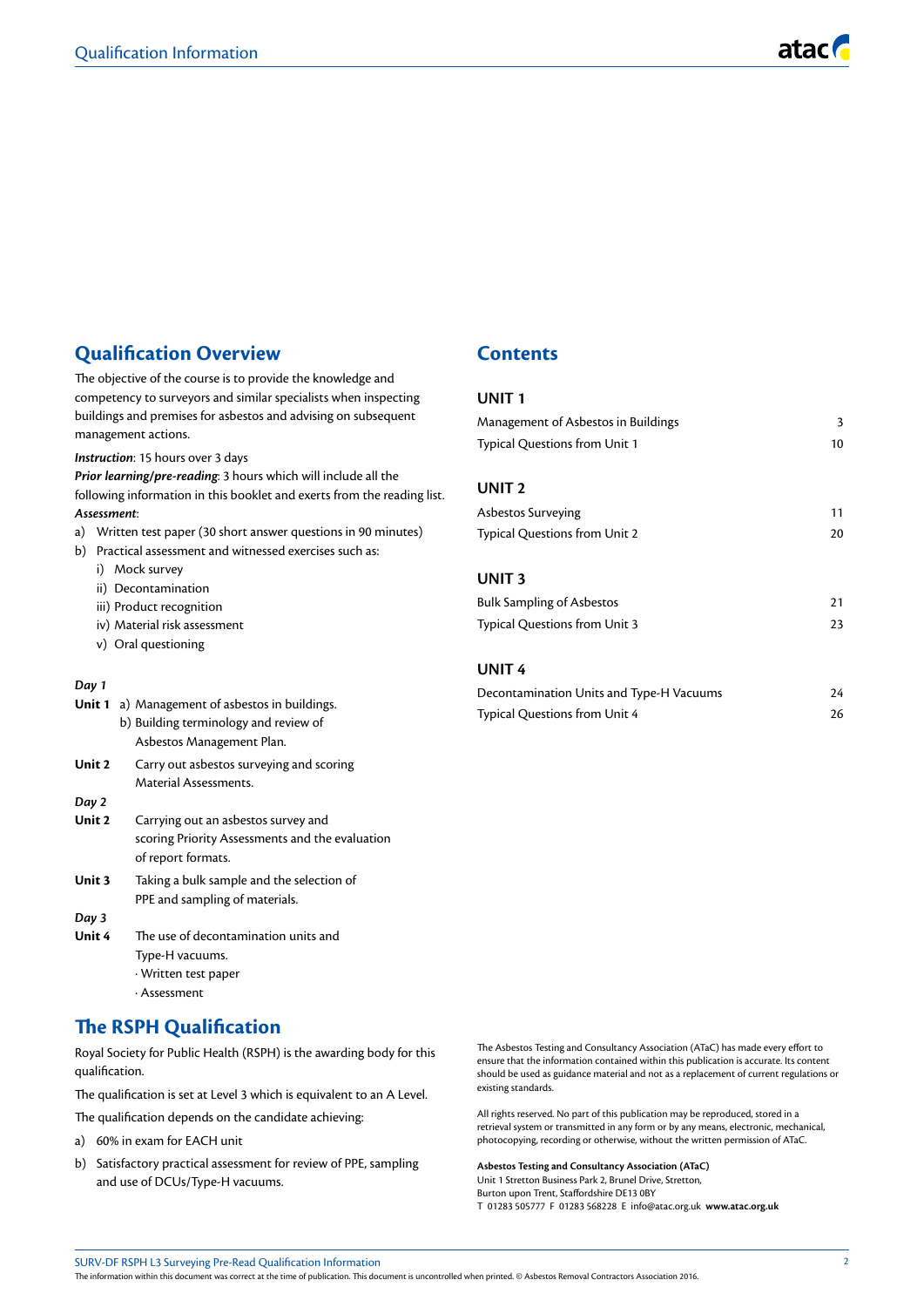## **UNIT 1 Management of Asbestos in Buildings**

## **HSE Statement**

*'Asbestos is the greatest single cause of work related deaths in the UK'.* Currently around 4,500 deaths per annum.

## **Mesothelioma Projected Deaths**



## **The Current Problem**

6m tonnes of imported fibre went into 30 or 40m tonnes of building products. Large numbers of buildings still contain asbestos with between 500,000 and 2m commercial premises and around 2.5m domestic dwellings.

There is a large potential for exposure in the population with 2m working in building trades and 20m general building users/ occupants.

The problem is workers still don't know what it looks like, where it is or what the actual risks are from the products.

## **The Hidden Killer - HSE Campaign**

With the Hidden Killer Campaign the HSE hoped to educate the construction industry in matters regarding asbestos, as 25% of all asbestos related illness comes from the construction industry.



## **Risk of Disease**

The predicted total of 90,000 UK mesotheliomas between 1970 and 2050 will include around 15,000 carpenters. The particularly high risk to carpenters is thought to be due to exposure to amosite (brown asbestos) while cutting AIB.

In the 1960s the UK imported almost half of all amosite mined to put into AIB products.

The HSE estimates 20% of ceiling area of public buildings built between 1967 and 1973 are AIB (plus all the Boots, M&S, Woolworths premises).

Miscellaneous use of AIB is a bigger problem than lagging or sprayed coatings.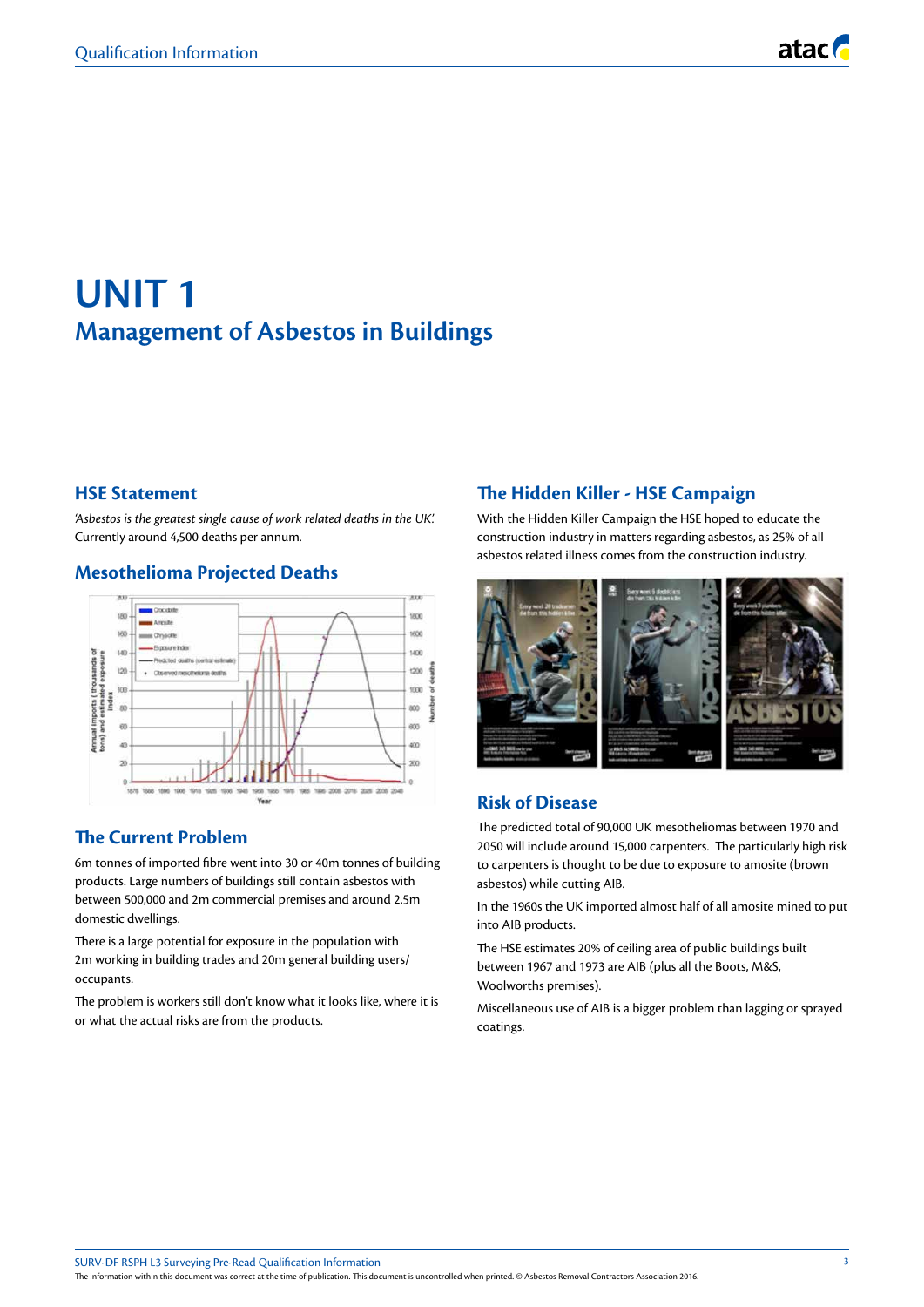## *Section 1*: **Properties, usage and health risks**

Asbestos is the name for a group of naturally occurring fibrous mineral / silicates with amazing properties of:

- a) Strength stronger than steel
- b) Flexibility easily woven
- c) Stability will deteriorate only slowly
- d) Very good thermal insulator
- e) Have fantastic fire retardant properties.
- f) Chemical and electrical resistant
- g) But can be deadly...

## **Asbestos Facts**

Fibrous silicate mineral:

#### $\blacksquare$  Amphiboles:

The amphibole fibres are hydrophobic (water hating) and much better acid resistance than chrysotile.

Tremolite and actinolite form a 'solid-solution' series and have continuously variable composition depending on the source of the material.

- a) Crocidolite (blue)
- b) Amosite (brown)
- c) Tremolite
- d) Anthophyllite
- e) Actinolite

#### **n** Serpentine:

Chrysotile is a chain silicate that tends to be sharp, springy, (elastic) fibres. The fibres are hydrophilic (water loving and less acid resistant than amphiboles.

a) Chrysotile (white)

## **Asbestos Types**

**Chrysotile** (white asbestos) is the most commonly occurring type of asbestos and was used extensively in cement and textile products.

**Crocidolite** (blue asbestos) has the best thermal properties and was used as insulation and as a spray coating.

**Amosite** (brown asbestos) was a good all-rounder and used in boarding products and ceiling tiles, but also as insulation and in sprayed coatings.

Brown and blue asbestos were finally banned in the UK in 1985.

White asbestos finally banned in the UK in 1999.

## **Sprayed Asbestos**

Sprayed asbestos ("Limpet") was a gun-applied mixture of hydrated asbestos and cement. The amount of fibre used varied but up to 85% asbestos fibre was not uncommon.

Its primary use was as fire protection in ducts, firebreaks and around structural steel work but was also used as acoustic insulation in swimming pools/theatres.

Sprayed coatings are regarded as high risk due to high fibre content and high friability of the material.

It was very rarely used in domestic housing.



atac

*Thermal Insulation Engineer applying fire protection to structural steel.*



*Sprayed coating applied to structural steel. Note the damage around the electrical junction box.*

## **Thermal Insulation**

Thermal insulation is generally regarded as high/medium risk material. The content of asbestos fibre used is highly variable from 15 to 80%. An outer coating was usually applied to protect against damage. This could be a number of applications such as a hard setting compound or rolled metal such as aluminium.

Thermal insulation could contain blue, brown or white asbestos and was mixed on site prior to application.

Pre-formed sectional ("Caposite") lagging was also available and gives a more uniform finish. Pre-formed sections were very expensive.

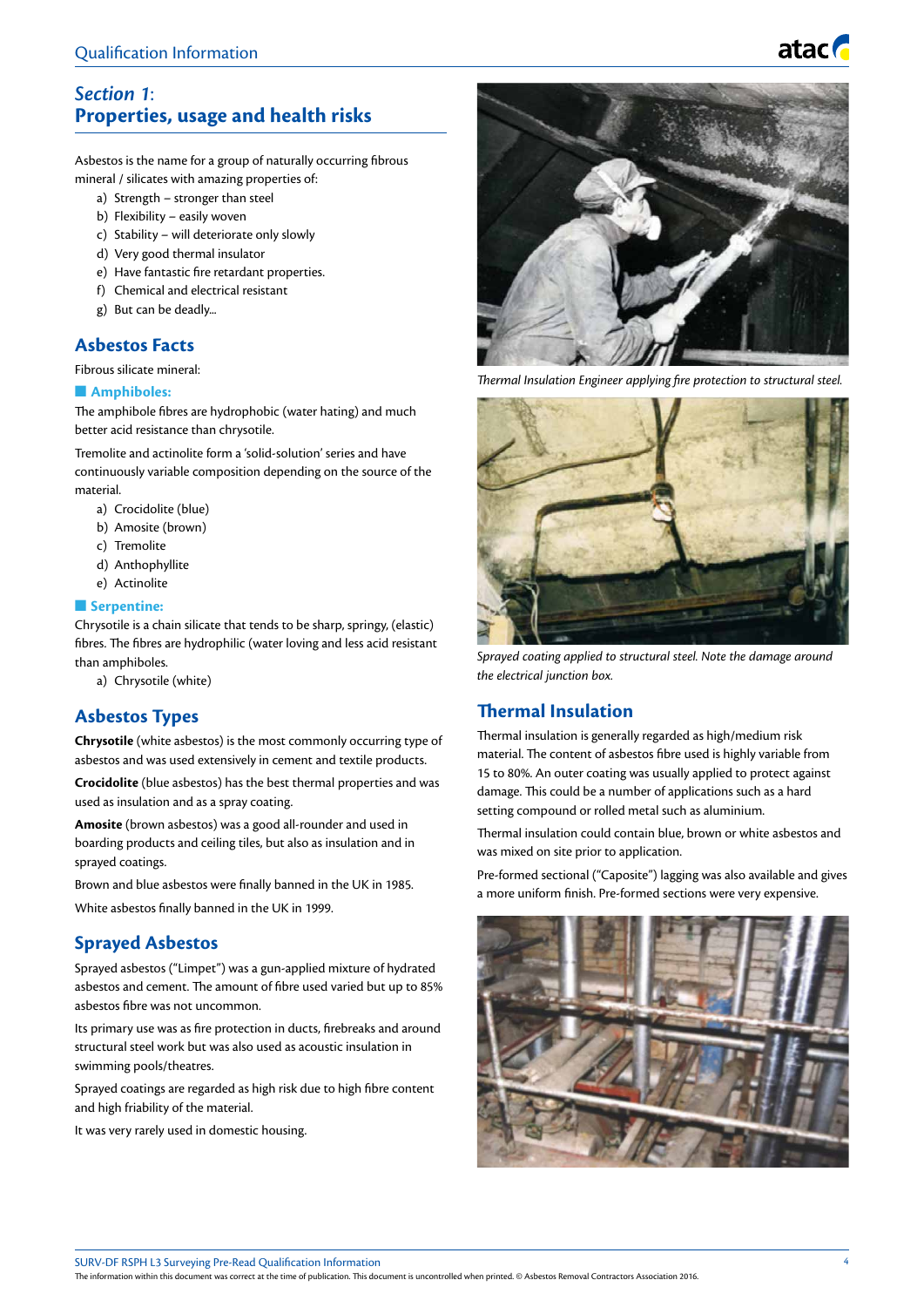

## **Asbestos Insulating Board (AIB)**

Asbestos insulating board (AIB) is generally regarded as a medium risk material. There is usually a fibre content present of 15 to 25%.

The material is less friable as compressing the board and paint acts as protective coating.

Usually, only brown asbestos was used in making AIB but white and blue can be found.

AIB was mostly used internally for:

- i) wall panels
- ii) ceiling tiles
- iii) fire breaks
- iv) packing and shuttering
- v) door panels

AIB was used extensively up to 1985.

AIB production started in the 1930s and peaked in the 1970s. Trade names for the different manufacturers and % contents are common such as "Turnasbestos", "Asbestolux" and "Marinite".

The UK was the world's largest importer of amosite (brown) with approximately 24,000 tons in 1960 and 40% of the global total.

It is known that 20% of the ceiling area of all new public buildings between 1967 and 1973 are made out of AIB ceiling tiles.

Former Woolworths stores are estimated to have 1 million sqm of ceiling tiles.



*AIB as a firebreak in a ceiling void.*

#### **Asbestos Cement Products**

Asbestos cement is generally regarded as low risk due to: a) lower fibre content – usually 10 to 15%

- b) low friability as very dense and fibres are firmly bound in cement matrix
- c) usually only white asbestos but blue asbestos is known

Asbestos cement is very resistant to weathering with a service life of 40 years +?. This material was predominately used externally which means any fibre release would immediately be diluted in the atmosphere.



## **Miscellaneous Products**

There are a number of miscellaneous products such as:

- a) Asbestos textiles. Used in the production of fire protection clothing, gloves, overalls and fire-blankets and curtains.
- b) Asbestos-bitumen products such as roofing felts and damp-proof courses.
- c) Asbestos textured coating used on walls as well as ceilings.
- d) Plastics such as bakelite toilet cisterns.
- e) Flooring such as "Marley" floor tiles and sheets with paper backing.

## **The Risk from Asbestos**

Asbestos is only a problem if it is being disturbed and if fibres are released and become airborne. Those fibres can then enter your breathing zone and if you actually inhale the fibres they then reach deep into your respiratory system and they have to stay there. This has to happen repeatedly.

#### **The Main Diseases**

The main asbestos related diseases are as follows:

- a) *Asbestosis.* This is scarring or fibrosis of the lung.
- b) *Mesothelioma.* This is a cancer of the pleura or peritoneum.
- c) Asbestos related lung cancer caused from dual exposure to Asbestos Containing Material (ACM) and tobacco.

## **Risk of Disease**

The deaths from 2009 to a predicted date of 2249 show mesothelioma deaths on the increase.

Asbestos related lung cancer incidences are equal to the number of mesotheliomas, ie approx 2000

Asbestosis related deaths are less than 300 and falling.

The dose-response relationship for mesothelioma and lung cancer is unknown but mesothelioma and lung cancer deaths will continue to rise until 2020 and then start to decrease.

The HSE estimates the number will peak in 2020 at around 5000.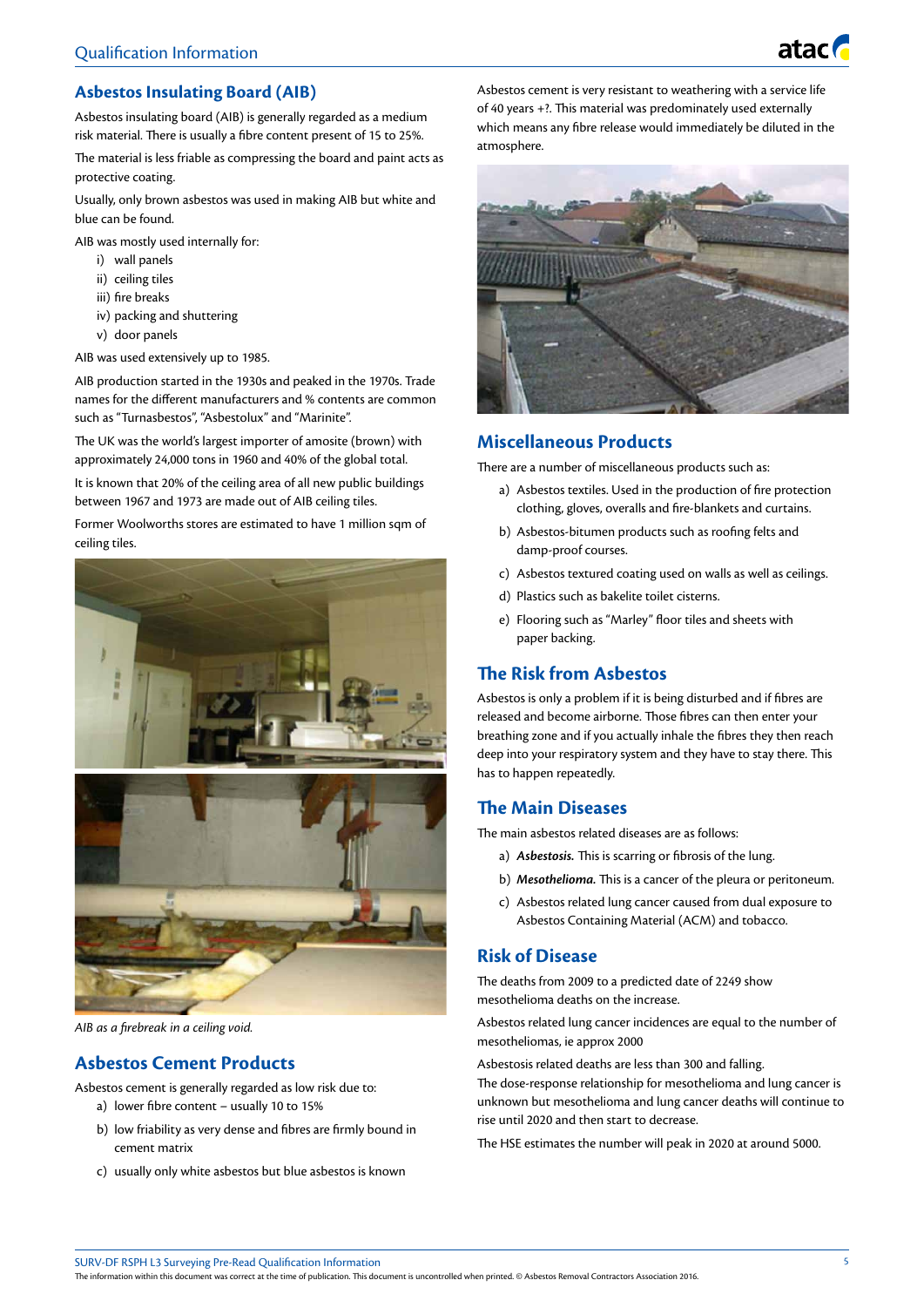

## **Defences against Exposure**

The respiratory system has certain defence mechanisms such as:

- a) 'muco-ciliary escalator'
- b) macrophages

Asbestos fibres have to be respirable in size - between 1 and 5 microns approx and cumulative and repeated exposure more significant than single 'events'.

Background levels cause inevitable exposure but 1 fibre does not kill!

## **Exposure Limits**

The Control Limit (Control of Asbestos Regulations 2012) for asbestos in the UK is:

n 0.1 f/ml (also written as cm3) averaged over a continuous 4 hour period

There is also a peak (or short term) exposure assessment of: n 0.6 f/ml over 10 minutes

The Clearance Indicator Level for Certificate of Reoccupation is 0.01f/ ml.

## **CAR 2012 Regulation 3 – Exemption**

Licensing, notification and medicals shall not apply if:

- a) Work is "sporadic and low intensity" which is defined as not exceeding 0.6f/ml over 10 minutes.
- b) The Control Limit is also not exceeded
- c) The work is short non-continuous maintenance activities.
- d) The work is the removal of materials in which the asbestos fibres are firmly linked into the matrix, e.g. asbestos cement, vinyl tiles, textured coatings
- e) The work is the encapsulation and sealing of ACM that are in good condition, e.g. AIB
- f) Or if air monitoring or bulk sampling

Examples of sporadic and low intensity (i.e. non-licensed) work are described on the HSE Asbestos Essentials web pages.

- a) Minor repairs to AIB or removal of single small boards
- b) Cleaning and repairs to asbestos cement
- c) Removal of asbestos cement or asbestos cement debris
- d) Removal of vinyl floor tiles
- e) Removal of asbestos fibre gaskets and rope seals
- f) Laying cables in areas containing undamaged asbestos materials.

Even though work may be non-licensed CAR 2012 still applies. This requires the following actions;

- a) A risk assessment is carried out.
- b) Procedures are used that prevent or reduce asbestos exposure to the lowest level possible
- c) A plan of work is prepared
- d) Staff carrying out the work are to be properly trained
- e) If specific clearance testing is not required the work area should still be visually inspected to check that it is fit for re occupation.
- f) Arrangements must be made for the safe disposal of any asbestos waste.

## **Impact of Recent EU Ruling**

The EU has ruled the HSE did not fully implement the EU Directive with respect to "sporadic and low intensity" work. Short noncontinuous maintenance activities should only apply to work on non-friable materials.

Removal of ACM with fibres firmly linked should only be on nondegraded materials and without deterioration.

A new category of notifiable non-licensable work (NNLW) e.g. floor tiles, textured coating was put in place.

## *Section 2*: **Building construction and fire protection**

## **Asbestos in Buildings**

When conducting an asbestos survey there are certain considerations to take into account such as the age of building, construction techniques, fire protection and building services.

## **Age**

The age of building can roughly be estimated from its construction and design but there is no substitute for verified construction date such as:

- 1. Dated plans of construction and refurbishment (if available)
- 2. Dated foundation stones (although may have been relocated!).

The age and purpose of the building must be considered and questions asked such as:

- a) Why was the building built?
- b) What purpose was it to serve?
- c) Who was the client?
- d) Where was it built?
- e) When was it built?
- f) How many times has it been refurbished, and when?

## **Age and Purpose of a Building**

Modern housing construction techniques are listed below:

- a) Inner walls are constructed using insulation blocks; cavity is filled with insulation material.
- b) Waterproof membrane layer covers the insulation, outer wall of stone, brick, timber
- c) 'Wet-build' use of cement based mortar for bonding brick / stone.

#### Domestic dwellings could contain:

- a) Textured coatings walls and ceiling
- b) Floor tiles
- c) Cement soffits, roof sheets, flues
- d) AIB around heating
- e) AIB panels for boxing, linings etc
- f) Domestic electrical items rare nowadays
- g) Pipe lagging virtually unheard of
- h) Sprayed coatings rarer than hen's teeth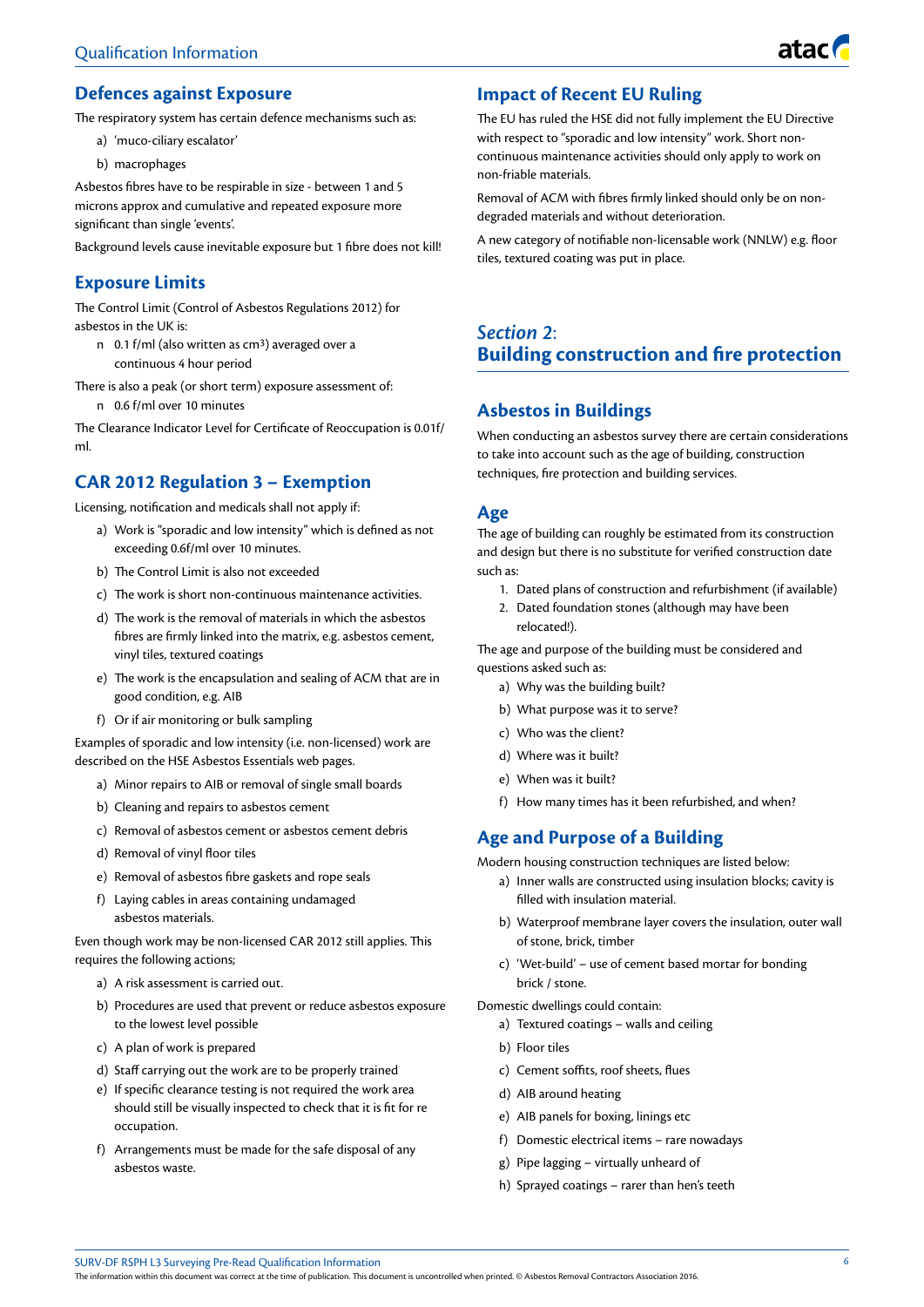

## **DISCUSS:**

Factory constructed in 1920s with brick, concrete, stone and glass. Repairs and refurbishment would be phased and probable later additional parts.



A 1980s steel framed, metal clad warehouse / factory unit – refurbished. Check for AIB fire breaks to roof void - note debris and off cuts. This modular unit was constructed of steel framework and was fire protected with spray or AIB.



Factories are often open plan to allow a smooth production flow. When surveying you must consider the following potential asbestos locations:

- a) Lagging to pipe work
- b) Suspended roof panels
- c) Firebreaks within ceiling void
- d) Boiler and plant rooms
- e) Underground pipe runs
- f) Asbestos within plant etc
- g) Offices, labs, stores etc
- h) Change of manufacturing process



Modern factory unit with less use of brick etc other than for decorative purposes and more steel frames, thermal blocks, outer metal cladding type building products.



Sheffield University has different construction techniques and designs that are reflected in the appearance of buildings such as 1880s, 1960s and 1980s buildings adjoining each other.



Early 1960s steel, glass and concrete with steel framework with potential sprayed asbestos applied. Internal lifts could be lined with AIB and a sprayed coating applied to the large foyer area.

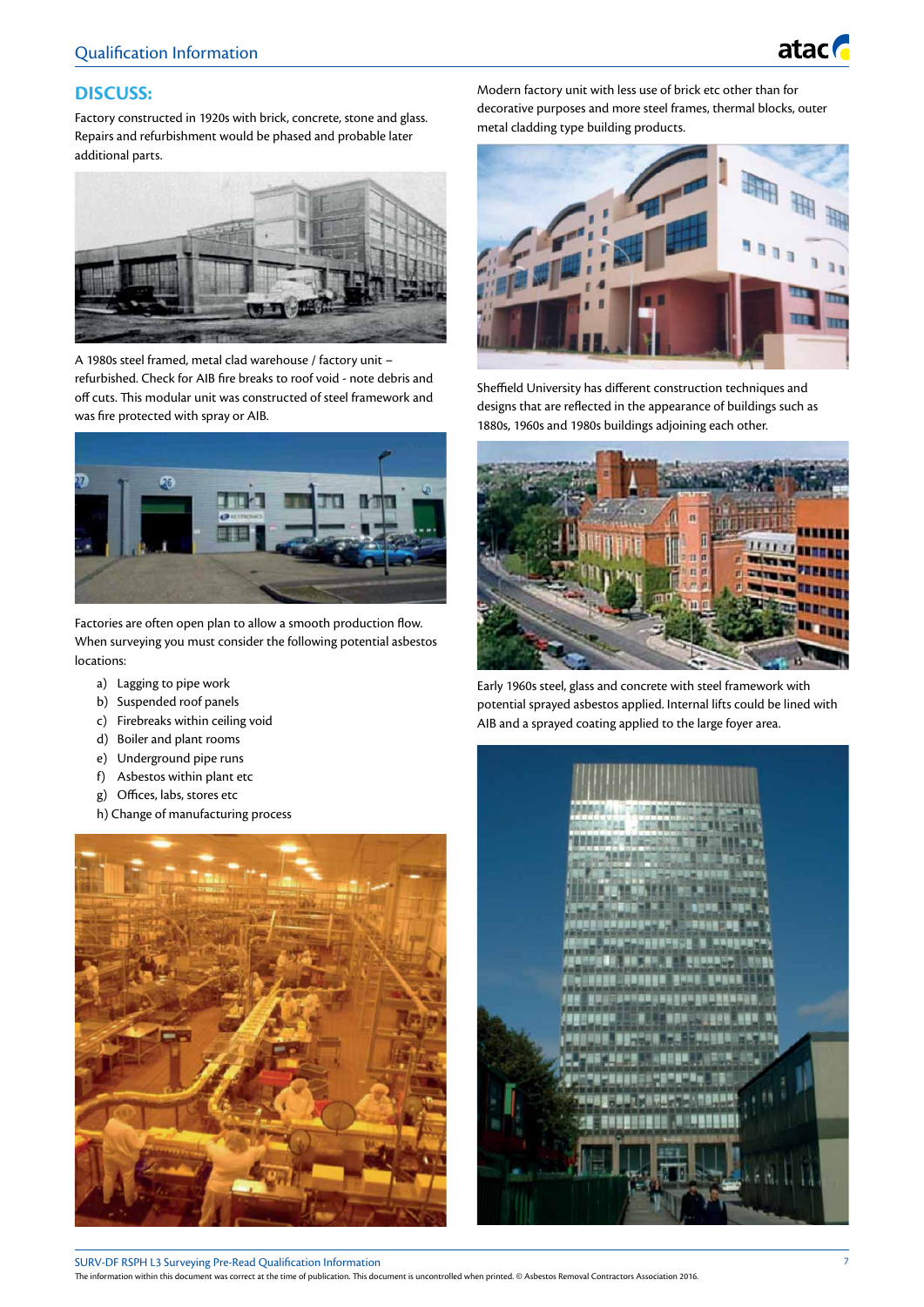

Many public buildings had large amounts of ACM including Government buildings, MOD, Museums, Hospitals, Schools and Town Halls.



Don't forget historic buildings; Buckingham Palace, Tower of London, stately homes, mansions blocks.

## **Discussion**

The Star Picture House which had seating for 1028 including 350 in the balcony. It was built in 1915 to show silent films. The first "talkie" being in 1929. It was then closed and reopened as a Bingo Hall 1962 and finally demolished in 1986.

Where is asbestos likely to have been used?



#### **n** Fire Protection in Buildings

In office and commercial buildings the fire protection is compartmentalised to contain the spread of smoke and fire. They used fire resistant materials such as asbestos.

The smoke rising from the fire gets trapped by the ceiling and then spreads and deepens. The compartments have usually been penetrated by building services such as heating, ventilation, water and electrical services.

In a fire, the smoke will pass through any holes or gaps in the walls, ceiling or floor and eventually into other parts of the workplace.

Fire doors present in corridors etc are designed to contain not only fire, but smoke and noxious gases.

#### **n** Terminology

*Compartment* - part of a building separated from other parts of the building by fire-resisting walls, ceilings and floors.

*Fire door* - satisfies the BS criteria for integrity for at least 20 minutes or a longer period if this is specified.

*Fire-resisting* - the ability of a component or construction of a building to satisfy appropriate criteria specified in the relevant BS.

*Protected route* – Is a route with an adequate degree of fire protection to walls, doors, partitions, ceilings and floors separating the route from the remainder of the building.

#### **n** Fire Protection in Buildings

Modern sprinkler systems overcome need for compartmentalisation. Installation of sprinkler systems will have meant drilling into asbestos to route the system!

#### **n** Building Services

In a building there are many building services that run throughout the building such as:

- a) Water
- b) Electricity for lighting and power
- c) Heating
- d) Gas
- e) Sprinkler systems
- f) Foam and water risers
- g) Telephone cables
- h) Data cables
- i) Lifts and stairwells

#### **n** Building Services – Location

Questions you need to ask yourself are where there are access points and the panel covers mean a possible AIB location.

Pipes and cables were usually hidden for aesthetic reasons and utilise risers in walls, under floors, crawl ducts, suspended ceilings etc.

Sometimes they can appear bundled around a central core of lift shafts and fire stairs. The best way to survey these areas is to follow out from point of origin which is usually a plant room, switch room or a boiler room.

#### **n** Types of Heating

There are a number of different types of heating system used in buildings see the long list below:

- a) Hot water
- b) Boiler, burner, pipework
- c) Heating flow and return
- d) Domestic hot water services (DHWS)
- e) Primary flow and return via calorifier
- f) Secondary flow and return
- g) Pump sets
- h) Steam
- i) Steam pipe, condense pipe, economisers
- j) Pipework
- k) In particular look for protection from the heat of the radiators.
- l) DHWS also may be supplied by steam to local calorifiers.
- m)Warm air systems built with asbestos applications
- n) Offices perimeter induction units with grilles in the window sills
- o) Housing heater in cupboard and then a ducted system through the property.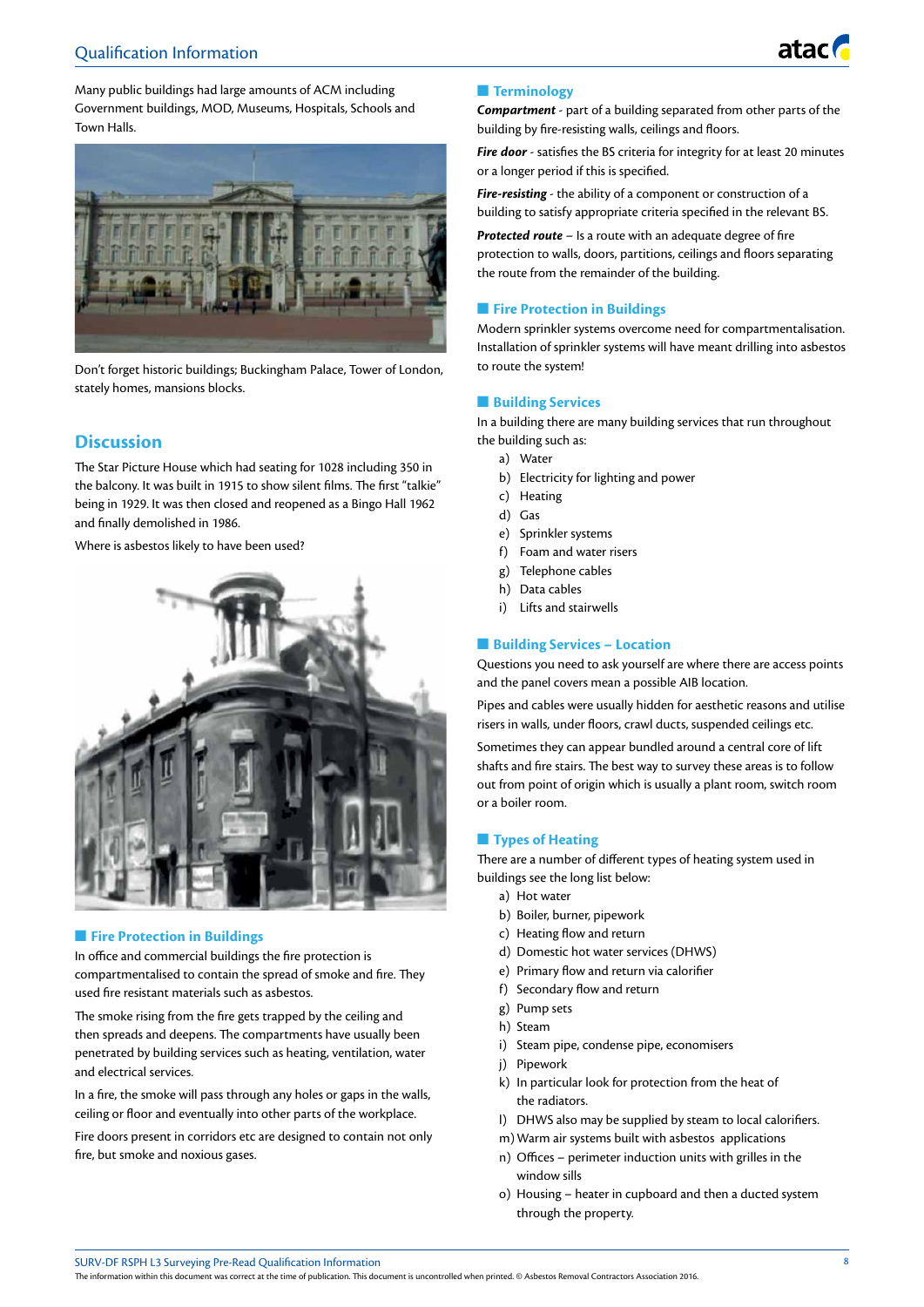- p) Electric storage heaters mainly in housing
- q) Radiant heaters can be backed with asbestos
- r) Hot ceilings radiant panels built into ceilings, difficult to access
- s) Under floor heating early ones were associated with asbestos.

#### **n** Air Conditioning

Air conditioning systems can provide heating as well as cooling. They can be centrally controlled passing an air supply through ducting or a plenum with no local control.

They can also have local control with room thermostats so occupants can choose their own temperature, essentially a hot water system with a cold water supply as well.

The ducting may be lagged externally or lined internally and also the plenum chambers could be lined with AIB.

#### $\blacksquare$  Building Services – Pipework

With pipework the questions you need to ask are how old are the mechanical and electrical services? After 30 years the services can start to fail. Also, is there a maintenance regime that requires regular access for maintenance?

#### **n** System Built Buildings

*CLASP* – (Consortium of Local Authority Special Projects). These are schools which are located mainly in the north, Nottingham upwards and Wales.

**SCOLA** – (Secondary Consortium of Local Authorities) Asbestos, usually AIB, is usually found in very specific locations and elements.

#### **n CLASP Column Casings**

Used between 1945 and 1980

This is where AIB has been fixed directly to columns or glued to metal casing that surrounds the column itself. Also around window return panels and blind boxing.





atac **G** 



## *Sections 3 & 4*: **Legislation and managing asbestos in buildings**

UK H&S legislation has different layers, each with different legal status.

Acts of Parliament which are legally binding such as The Health and Safety at Work Act 1974.

Regulations or Statutory Instruments are also legally binding such as The Control of Asbestos Regulations 2012.

Approved Codes of Practice (ACOPs) are not legally binding, but you must prove you did something at least equal, in other words, it is the minimum you need to do to comply with the regulations.

Guidance is not legally binding, you are not obliged to follow it, but it is regarded as best practice.

aging and working

The two documents shown here are: *L143 ACOP Control of Asbestos Regulations* and *HSG 264 Asbestos: The Survey Guide.*



SURV-DF RSPH L3 Surveying Pre-Read Qualification Information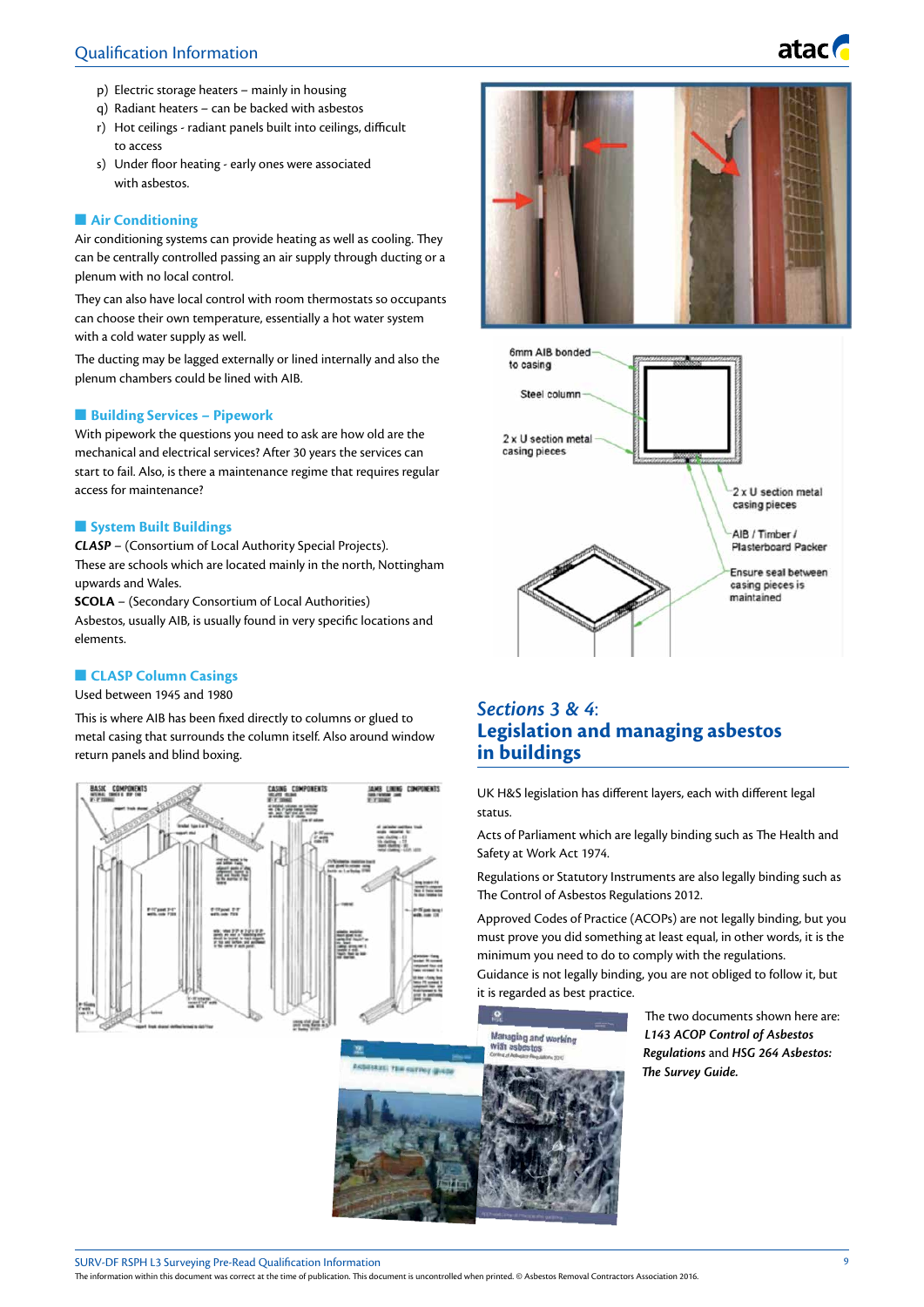## **Regulation 4 – The Duty To Manage Asbestos in Non-Domestic premises.**

Owners and occupiers of non-domestic premises, who have maintenance and repair responsibilities for those premises, have a duty to assess them for the presence and condition of asbestos – *The Survey.* Where asbestos is present the duty holder must ensure that the risk is assessed – *The Register.* That risk must then be managed by using *The Asbestos Management Plan*.

HSE also produce guidance such as: *A Comprehensive Guide to Managing Asbestos in Premises* – *HSG 227*

*A Short Guide to Managing Asbestos in Premises* – *INDG 223*.

#### **n** The Asbestos Management Plan

The Asbestos management Plan contains details of ACM from the register. It requires you to risk assess for each ACM.

Once the risk assessment has been conducted recommendations/ action for each asbestos location can be made and may include remove/repair/encapsulate/enclose/manage or any combination of these.

Priority assessment outlined in HSG 227 allows you to create a table of priorities with timescales.

Personnel with these responsibilities should be highlighted and will need training together with additional training arrangements for employees and contractors working in the premises.

Arrangements then need to be put in place for monitoring the ACM's present. The Asbestos Register together with the Asbestos Management plan then needs updating as and when inspections or removal/repair works are undertaken.

#### **n** Risk Assessment – Part 1

The first risk assessment is the material assessment and is carried out at the time of the sampling by the surveyor and includes:

- a) Product type
- b) Extent of damage
- c) Surface treatment
- d) Asbestos type (analysis)

#### **n** Risk Assessment – Part 2

The second part of the risk assessment is called the priority assessment and is carried out by the Dutyholder in accordance with the Management Plan and contains details on:

- **·** Occupant activity (what goes on in the building)
- **·** Likelihood of disturbance (including extent of ACM)
- **·** Exposure potential (number of users and frequency)
- **·** Maintenance activity (type and frequency)

This cannot be carried out by the surveyor as there needs to be significant client input. What priority assessment does is puts actions into order of priority not what action to take.

#### **n** Personnel and Training

The Appointed Person whether that is the Asbestos Manager, Asbestos Management Team leader or an external consultant will need the appropriate training to carry out their duties.

The responsible person for the management of ACM in the building will also need training.

The training is essential for large or complex portfolios where a team of people have responsibilities.

The personnel will need skills, training and authority to carry out their work and implement the Management Plan.

#### **n** Control of Building Work

When it comes to controlling building or repair works on the premises certain questions need to be asked such as:

a) Are current arrangements adequate

b) Remember Reg 5 says you must identify asbestos before work starts

- c) Register check must become part of the works order system
- d) Make sure system cannot be bypassed
	- *i) Introduce Permits to Work*
	- *ii) Make maintenance work an "authorised" activity*

e) Include anyone involved in the planning, commissioning, procuring and authorising of work.

#### **n** Think Asbestos!

Check the register before any work is carried out. Have all areas been inspected for ACM, have all building elements in those areas been inspected, is a more intrusive survey needed, and what's the likelihood of the work scope changing. if it does, re-check the register and what's more important is be vigilant - think asbestos.

#### **N** Audit and Review

Documented re-inspections of ACM should be conducted at least annually. Who will do this and are they competent? Make sure the register is updated after removal/remedial work has been carried out.

Review the Plan annually or if there are any significant changes. Investigate any breaches of the plan, especially where there are incidents of exposure.

## **Typical Questions from Unit 1**

**Q1.** *List 5 regulated types of asbestos in the UK.*

- Crocidolite Amosite Chrysotile
- Actinolite
- Tremolite.
- **Q2.** *What type of asbestos product would you be likely to find in a ceiling void as a fire break?* Asbestos insulation board.
- **Q3.** *What is the control limit for asbestos in the UK?* 0.1f/cm3 averaged over a 4 hour period.
- **Q4.** *What is meant by the term NNLW?* Notifiable Non Licence Work.
- **Q5.** *Outline the requirements highlighted in Regulation 4 of CAR 2012.* Install dutyholder. Survey premises for asbestos.
	- Assess the asbestos found and its condition.

Create a management plan on how you intend to manage the asbestos in your building.

Re inspect asbestos areas for any condition change. Ensure contractors working on site are fully aware of the asbestos management plan.

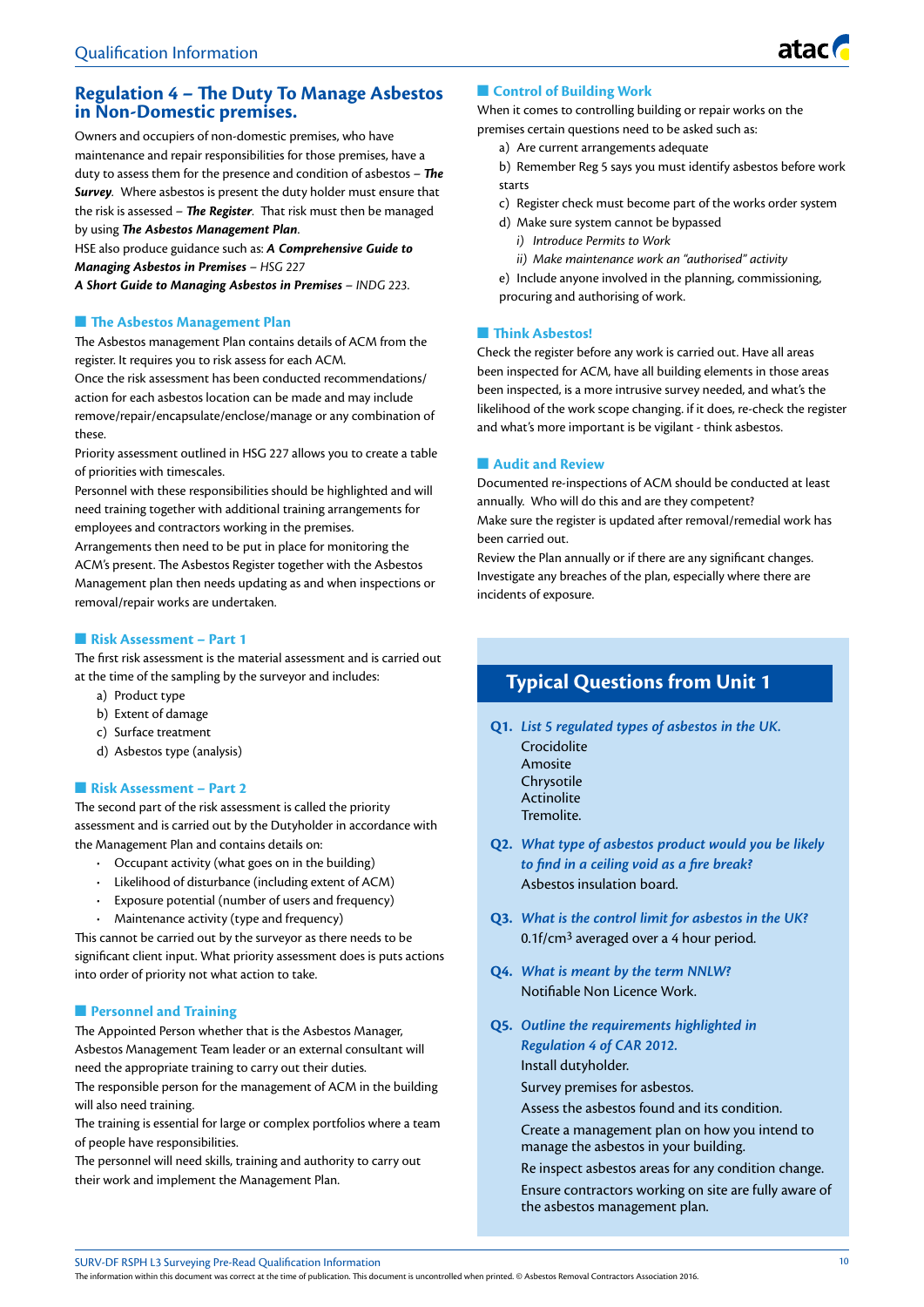## **UNIT 2 Asbestos Surveying**

## *Section 1*: **Procedures prior to undertaking a survey**

#### **Background to HSG 264**

The Method for the Determination of Hazardous Substances (MDHS 100) was published 2001 and was the method adopted to carry out an asbestos survey. The document pre-dated the 2004 Duty to manage regulation and was too focussed on methodology and gave limited client guidance on surveys.

So there needed to be a better link with other Duty To Manage guidance.

#### **n** Main Features

- The main features of the new guidance were on:
	- a) New terminology
	- b) Specific guidance for client and surveyor
	- c) Expanded survey methodology
	- d) Improved format for survey reports
	- e) More guidance on competence and QC
	- f) Advice on use of disclaimers/caveats
	- g) New section covering domestic sector
	- h) Greater detail on conducting

Refurbishment/Demolition surveys.

Aims and Objectives of the new guidance are:

### *Surveyor:*

- a) Better informed
- b) More aware of client's needs
- c) Emphasis on survey planning
- d) Better quality surveys = better reports

#### *Client:*

- a) Better informed
- b) Greater understanding of surveyor's needs
- c) Recognition of need for various surveys of lifespan of buildings
- d) Better management of asbestos.

#### **n** Survey Types

#### *Management Survey: (old Type 1 and 2 survey)*

This is where there is continued use of the building with normal occupancy/activities and may involve minor intrusive work but also can be non-sampling like old Type 1 survey and there is no need to re-survey.

#### *Refurbishment/Demolition Survey: (old Type 3 survey)*

This type of survey differs from the Management Survey and will include "minor", "medium" and "major" refurbishment with the purpose of identifying all ACMs for removal prior to the refurbishment work.

A separate appendix and much more detail about where to check, what conditions that may be found and what to lift and examine together with knowledge of building construction are essential when conducting these surveys and additional training may be necessary.

#### **n** Survey Planning

Survey planning is key and lists of things that need consideration are as follows:

- a) Information from the client
- b) Information from the surveyor
- c) Confirm why survey needed and agree the type
- d) Agree areas and/or buildings to be excluded
- e) Agree report format
- f) Discuss caveats and other issues
- g) 4 step process for successful planning.

#### *The four step process in planning*

- a) Collect all relevant information
- b) Carry out desk top study
- c) Prepare survey plan
	- *i) Survey scope and procedure*
	- *ii) Sampling strategy*
	- *iii) Report format*
- d) Complete risk assessments.

#### *Step 1 – Information*

- a) Collect all relevant information
	- *i) Page 17 of the guide lists 25 separate pieces of information to collect*
- b) Preliminary meeting and walk through inspection
	- *ii) Consider methodology and sampling strategy*
	- *iii) Identify site hazards*
	- *iv) Identify access restrictions*
- *v) Assess need for 3rd parties, plant and equipment*
- c) Attain if possible accurate and up to date drawings.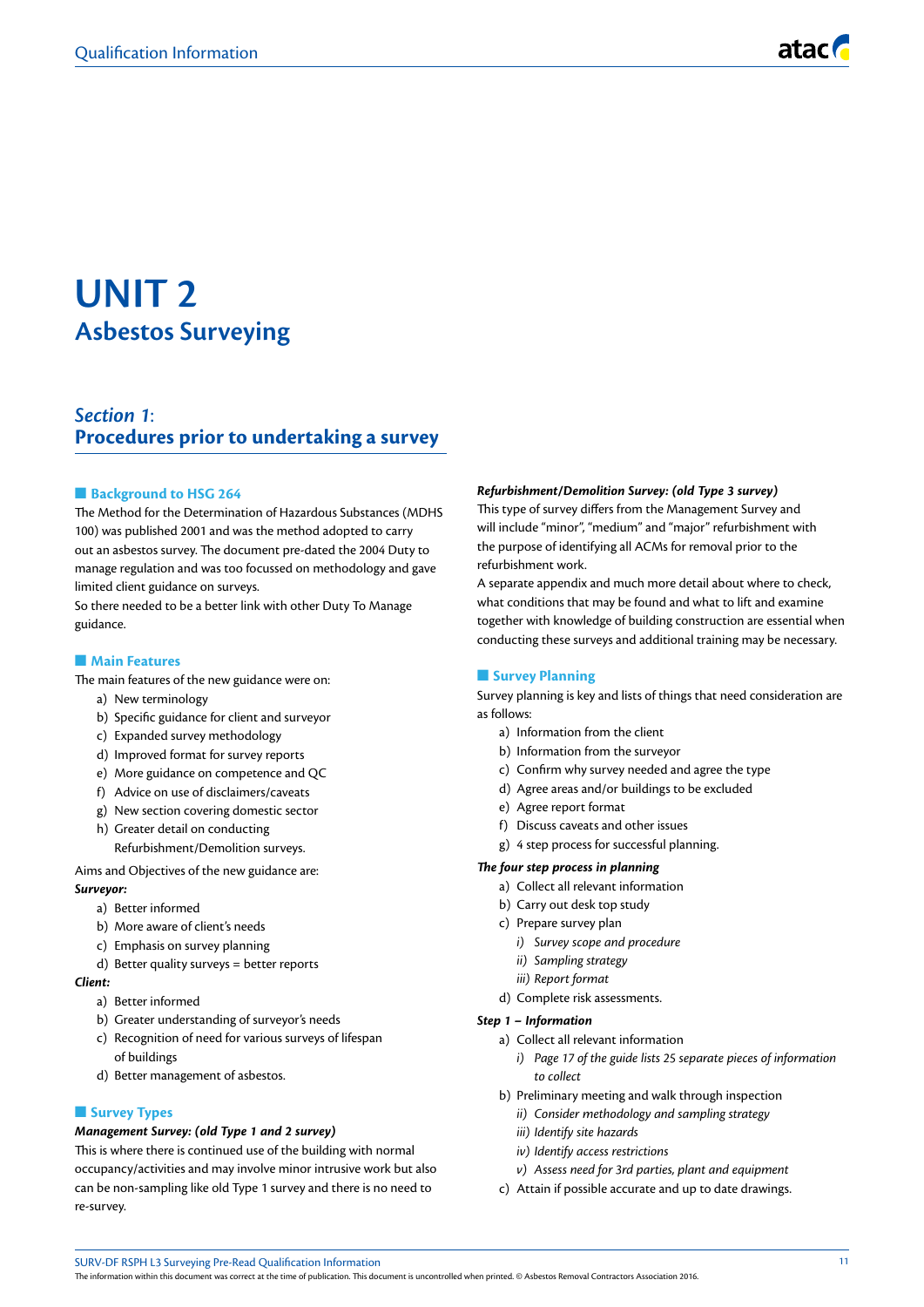

- a) Review of information from Step 1
- b) Confirm resources and competency
- c) Document plant, equipment and 3rd parties
- d) Confirm methodology and sampling protocol.

#### *Step 3 – Survey Plan*

A written plan for the survey, ie a method statement including:

- a) Scope of survey and any excluded areas
- b) Survey procedure how the survey will be carried out
- c) Personnel and safety
- d) Report format

These things are usually contained within the quotation or proposal document for the work to be undertaken.

#### *Step 4 – Risk Assessment*

There are in effect two types of hazard to consider non asbestos hazards and asbestos hazards.

*Non asbestos hazards* can include heights; plant and machinery, confined spaces; electrical; noise; chemical and biological and lone working. There may also be specific site hazards, e.g. construction, nuclear, petrochemical.

*Asbestos hazards* on a Refurbishment/Demolition survey can be controlled by using specific control measures when opening up or breaking into areas for inspection. Both RPE/PPE and full Decontamination may have to be considered when conducting this type of survey.

Listed below are a number of non-asbestos hazards that may be encountered:

| <b>Falling Objects</b>   | Slips, Trips and Falls      |
|--------------------------|-----------------------------|
| Working at Heights       | <b>Hot Works</b>            |
| Psittacosis              | Leptospirosis/Weils Disease |
| Radiation                | <b>Biological</b>           |
| Fire                     | Electric Shock              |
| Burns                    | Hazardous Substances        |
| Care of injured casualty |                             |
| Manual Handling          | Noise                       |
| Vibration.               |                             |

#### **Nork at Height**

Falls from height are a key priority in the HSE injury reduction programme. Choice - die today or get that elusive sample!

#### *INDG 402 Safe use of ladders*



Work at Height is defined as any place a person could be injured falling from, even if it is at or below ground level. The 2 metre rule no longer applies.

Work is defined as any activity where there is a risk that a fall could cause injury.

The overriding principle is that you must do all that is reasonably practicable you can to prevent any person falling.

Do not forget other risks.

You need to achieve a balance and need to assess all risks such as fibre suppression and manual handling.

Certain questions need to be asked such as do I need a working platform and if so where should it be positioned?

How do I get people, equipment, materials on and off the working platform and what factors are outside my control but may affect safety?

#### $\blacksquare$  **Ladders and Stepladders**

Their use is not banned, though some sites may have their own stricter rules. They do not prevent a fall and they do not mitigate the effects of a fall. Their use is low risk short duration work only, i.e. sampling and inspecting. There are certain things you must consider when using steps such as:

*The 75% rule. Use only Industrial grade ladders. Use stabilisers where necessary.*



Top tips for ladder and stepladder safety

*Does the company insurance cover work using steps or ladders? Are there any UKAS requirements?*

Stepladders permitted for;

- a) Short duration work and light work
- b) Do not work off the top two steps (top three steps for swing-back/double-sided stepladders) unless you have a safe handhold on the steps
- c) Avoid side-on working
- d) Do not overreach make sure your belt buckle (navel) stays within the stiles and keep both feet on the same rung or step throughout the task

#### n **Fire**

For a fire to start, fuel, air and a source of ignition are needed so keep things that burn away from heat.

Are you working with highly flammable substances and are you familiar with the client's fire alarms, fire exits and assembly points?

#### **n** Electric Shock

Electricity can kill. Even non-fatal shocks can cause severe and permanent injury, including burns. Shocks from faulty equipment may lead to falls from ladders or other work platforms.

Poor electrical installations and faulty electrical appliances can lead to fires.

Only those with appropriate technical knowledge and experience can carry out electrical work.

Do you work near or under overhead power lines?



atacı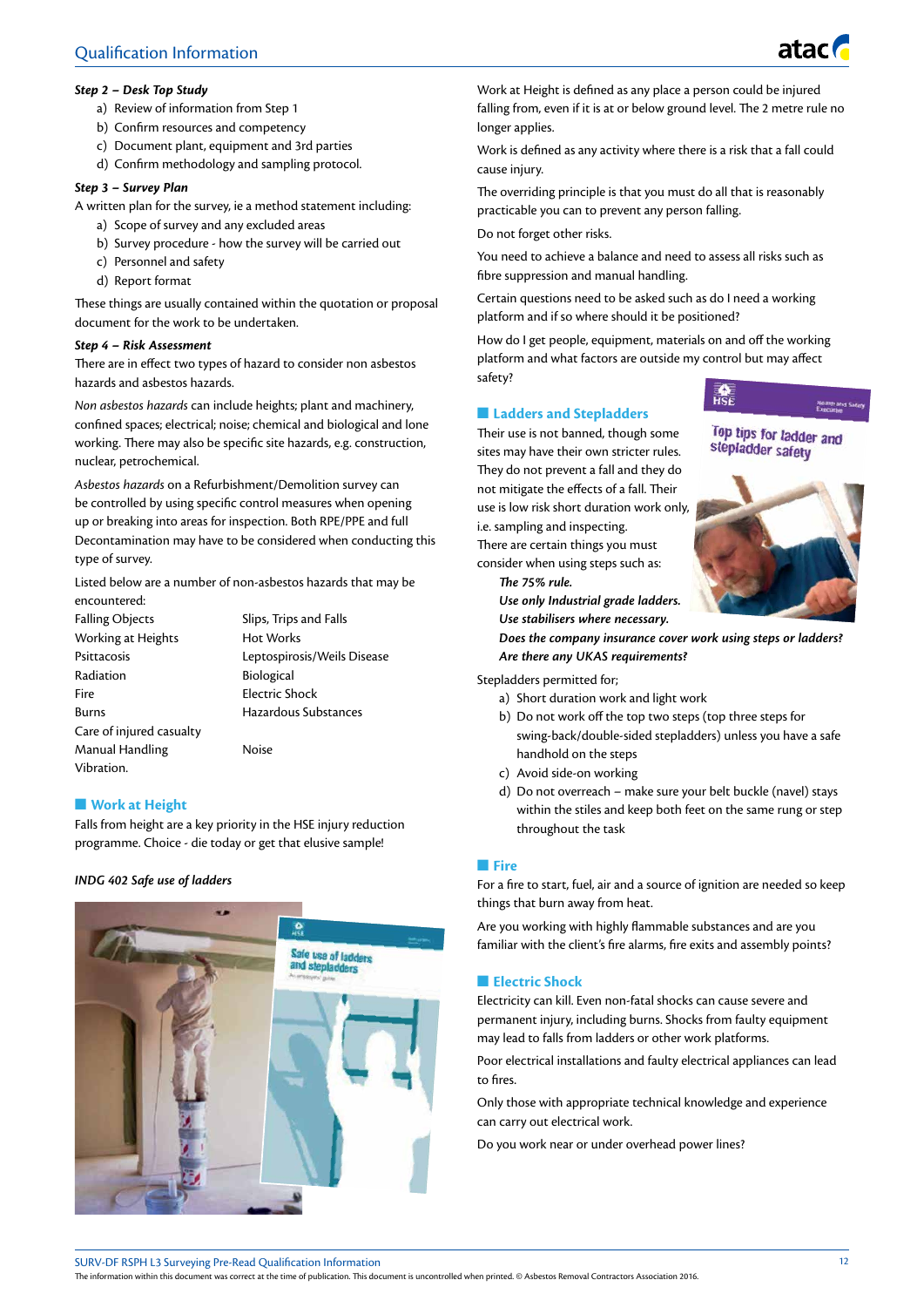#### $\blacksquare$  **Hazardous Substances**

Certain chemicals can irritate or damage the skin so avoid contaminating yourself with the chemical. Always check your Control of Substances Hazardous to Health (COSHH) assessment sheets or hazard data sheets before working with chemicals and inform your supervisor immediately of any spillages. If skin contamination occurs, then flood the affected area with water for 20 minutes. If contamination is in the eye, flush the eye with water or sterile fluid for at least 10 minutes.

#### **n** Manual Handling

Manual handling involves, lifting, lowering, pushing, pulling or carrying. More than third of all over three day injuries are caused by manual handling. Manual handling injuries include, cuts, bruises, muscle strain and in worst cases slipped discs.

Follow the procedures laid down in your company's manual handling risk assessment and think before lifting/handling – can you avoid it?

Always adopt the correct lifting technique – do not lift with your back, always keep back straight.

#### **Noise**

High levels of noise can cause hearing damage. It may take years to become serious.

Is the noise such that people have to shout to each other at normal speaking distance to be heard?

Does anyone go home with ringing in their ears?

Do tools or equipment used make loud, explosive noises?

Do you wear ear protection in some areas?

#### **n** Slips, Trips and Falls

Slips, trips and falls are the single most common cause of injuries. The hazards that cause slips, trips and falls are:

- a) Wet and dry spillages
- b) Trailing cables
- c) Miscellaneous rubbish
- d) Rugs and mats
- e) Poor lighting
- f) Slippery surfaces
- g) Change from wet to dry floor surface
- h) Changes of level or slopes
- i) Smoke/steam obscuring view
- j) Unsuitable footwear

#### Other hazards can include:

Radiation or biological hazards – imperative to follow Client's on site procedures

Psittacosis which is passed via the urine, faeces and saliva of infected birds, gives flu-like symptoms

Leptospirosis/Weil's Disease which is passed via urine in rats and farm animals, gives flu-like symptoms.

## *Section 2*: **Procedures for carrying out a survey**

#### **n** Survey Process

Work down from top to bottom - discuss

Work up from basement to roof - discuss

Inspect each area individually and work around each area clockwise from the door of entry.

Inspect each component inside each compartment in a logical order including ceiling, walls, floors, fixtures and fittings, equipment and services and look at each item individually.

The survey is an inspection of the building and all its elements and materials so sample and take photographs as you go along and recheck areas which are complex or have many items.

Finally do a walk-through, checking notes against plans.

The RSPH Qualification is just the beginning.

This is a basic minimum qualification but a good one, therefore in addition, 6 months full time practical field experience on asbestos surveys covering Domestic, Commercial and Industrial properties and should cover Management and R&D surveys.

Competence proved by audit or assessment on a minimum of 5 surveys before becoming a lead surveyor.

#### **n** Types of Survey

There are two types of survey:

Management Survey and Refurbishment/Demolition Survey.

The type of survey will vary during the lifespan of the premises; several may be required over a period of time.

Management Survey will be required during normal occupation of the building to manage in situ ACM.

Refurbishment/demolition survey will be required when the building or part of it is to be upgraded

Larger premises may require a mixture of types.

#### **n** Levels of Presumption

#### *Strongly Presumed.*

Where laboratory analysis has confirmed the presence of asbestos in a similar material or where materials in which asbestos is known to have been commonly used e.g. corrugated AC sheets, AC gutters, cold water tanks, insulating boards can be strongly presumed.

Also materials which have the appearance of asbestos but no sample has been taken, e.g. thermal insulation where fibres are clearly visible.

#### *Presumed - Default Situation*

This is a scenario where a material is presumed to contain asbestos because there is no sufficient evidence (e.g. analysis) to confirm that it is asbestos free. Also, where a duty holder or surveyor decides that it is easier to presume materials for the ease of management.

A further default situation where materials must be presumed is in the situation of No Access.

#### **n** Management Survey

This is the standard survey to start to comply with Regulation 4 and will often involve minor intrusive work and some disturbance but should include a Material Risk Assessment which will give a good guide for managing asbestos in the building.

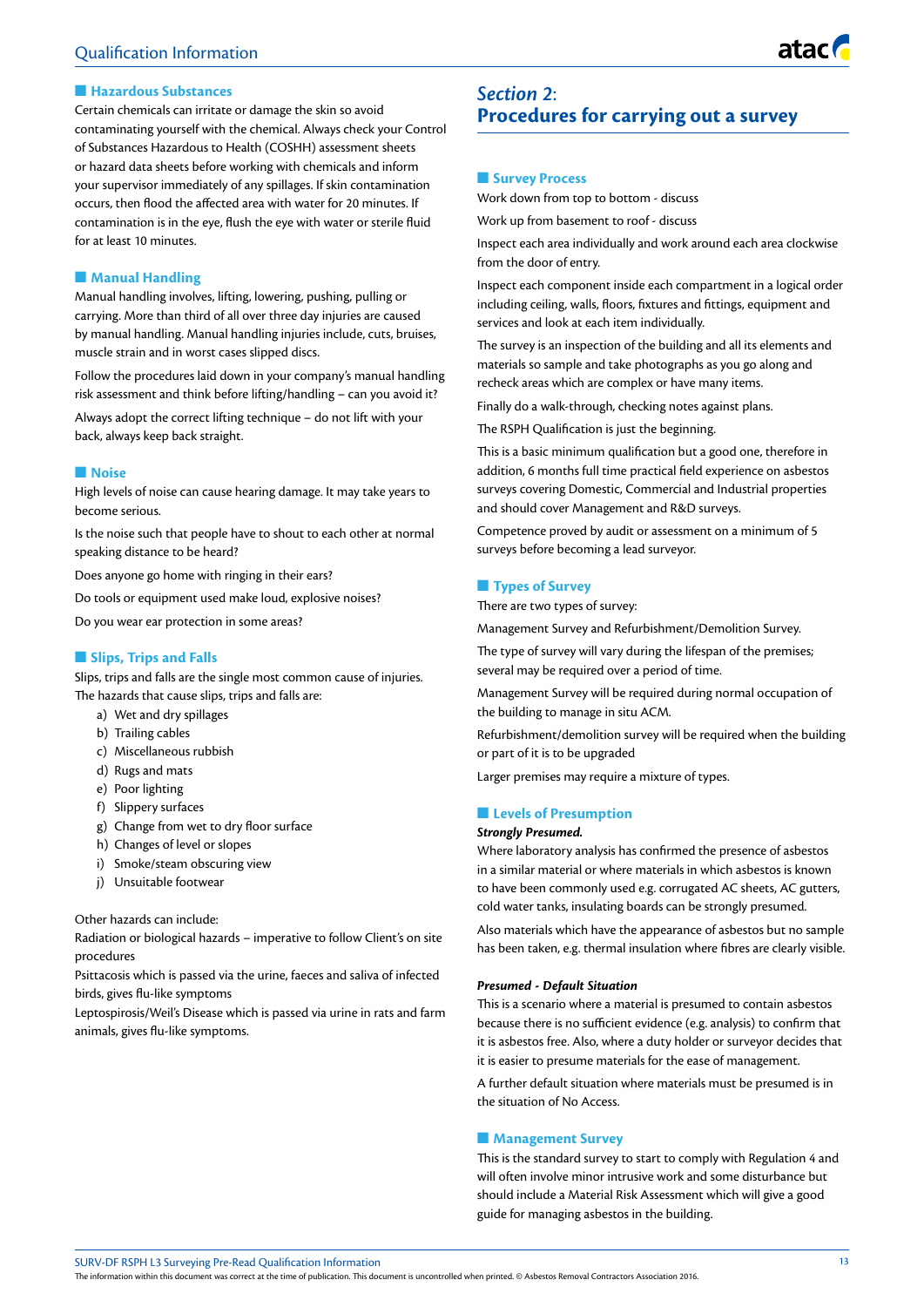

HSG 264 states Management Surveys can involve a combination of sampling to confirm asbestos is present or presuming asbestos to be present.

The survey must cover all accessible areas as far as reasonably practicable and include:

- a) Primary inspection: Walls, ceilings, pipes, boilers, cladding, floor tiles etc
- b) Secondary inspection: Above false ceilings, inside risers, behind panels, in service ducts, tunnels etc
- c) Mobile Elevated Working Platforms (MEWPs) may be required
- d) Areas not inspected must be presumed to contain asbestos
- e) Could involve heights up to 10m, inside plant, lifting external concrete duct covers - if that is what your client requests.

#### **n** Refurbishment / Demolition Surveys

HSG 264 states that Refurbishment surveys will be required for all work which disturbs the fabric of the building in areas where the management survey has not been intrusive.

*The Dutyholder will need to make the decision but probably with help from others.*

The survey will be fully intrusive and involve destructive inspection as necessary to gain access to all areas.

The purpose is to identify ACM for removal, not manage it, therefore the survey does not normally assess the condition but if removal won't take place for some time, or building work is adapted to take into account ACM, materials will need to be assessed and managed.

Aggressive techniques will be adopted so robust controls are needed to prevent the spread of asbestos.

This survey should be conducted in unoccupied areas to minimise risks to employees and the public and the surveyed area must be fit for re-occupation after the survey either by thorough visual inspection or dependent on destruction and findings reassurance air sampling with disturbance.

With the presence of textured coating, the surveyor must identify the nature of the substrate – plasterboard or concrete – as this determines the removal and disposal method.

There should be *no access* areas.

All *no access* areas on previous surveys be must inspected.

#### $\blacksquare$  AIB ceilings

These should be entered by means of an enclosure and airlock system constructed by a licensed contractor and full decontamination may be necessary for the surveyor.

#### ■ Partition Walls (Plasterboard AIB Sandwich)

Walls may not be uniform and may have undergone partial replacement so, all sections will need to be examined including the joints between walls which may contain fire seals and may only be visible upon removing the metal outer trim.

#### **n** Cavity Walls

Wall cavities should be checked with an endoscope and entry points should be agreed with a builder and client and possible a structural engineer. Walls should also be checked where pipes pass through blockwork.

Apertures (doors, windows etc) must be inspected including airbricks which can be Asbestos Cement (AC).

Window frames commonly had AIB packers to level them and asbestos rope as fire seals are also common.

Door frames around fire doors and all architraves will need to be removed for inspection.

#### n **Floors**

Carpets and tiles must be lifted to check for paper and adhesives. Ducts will need to be inspected (full length) and floor boards must be lifted to examine the void below with a check at the ends of joists for AIB packing.

Slab floors are known to contain rope used for expansion joints which may need a core sample and AC sleeves also used where cables run through a slab floor.

#### **n** Ducts

Service risers, including fire stops between floors, if not previously inspected.

All internal lift shaft levels, including pit at the bottom of the shaft checking for cladding it is also possible to find columns or stanchions that may have AIB or sprayed coating as fire protection.

AIB in particular could be over-boarded with Supalux, wood or plasterboard etc; so check all columns.

In boiler rooms/plant room check for debris on floors and walls. Also, check where pipes pass through walls, sumps or gulleys, together with behind and underneath tanks or other plant.

It is common to find residue on walls that is painted over.

Heavy or difficult to move plant may need to be removed to complete the inspection.

Sectional boilers may need to be disassembled to fully locate asbestos.

Residue under non asbestos insulation may be easy to locate especially where the desk top study may reveal that asbestos insulation has previously been stripped and replaced by Man Made Mineral Fibre (MMMF) insulation. The MMMF should be removed to examine the extent of any asbestos debris on the pipes, bolt heads, flanges etc

If there are frequent occurrences then it is likely the pipes will need to be removed as ACM.

#### **Noof Voids**

Where Rockwool or vermiculite loft insulation is present in a roof void, the areas underneath should be inspected, particularly if there is evidence of other ACM.

Loose asbestos was common in houses around power stations, dockyards and former asbestos factories.

Previously demolished areas should be inspected and the desk top study should be used to identify if any previous structures remain or have released asbestos debris into the soil.

The use of AIB as packing and shuttering will depend on the age of the building, surveyors need to be vigilant in buildings constructed in 1960s-70s where this practice was common.

AIB was commonly used as a simple convenience board, i.e. like any piece of plasterboard or ply, rather than for fire protection.

Some areas may be difficult to gain access to and may need specialist equipment or assistance such as: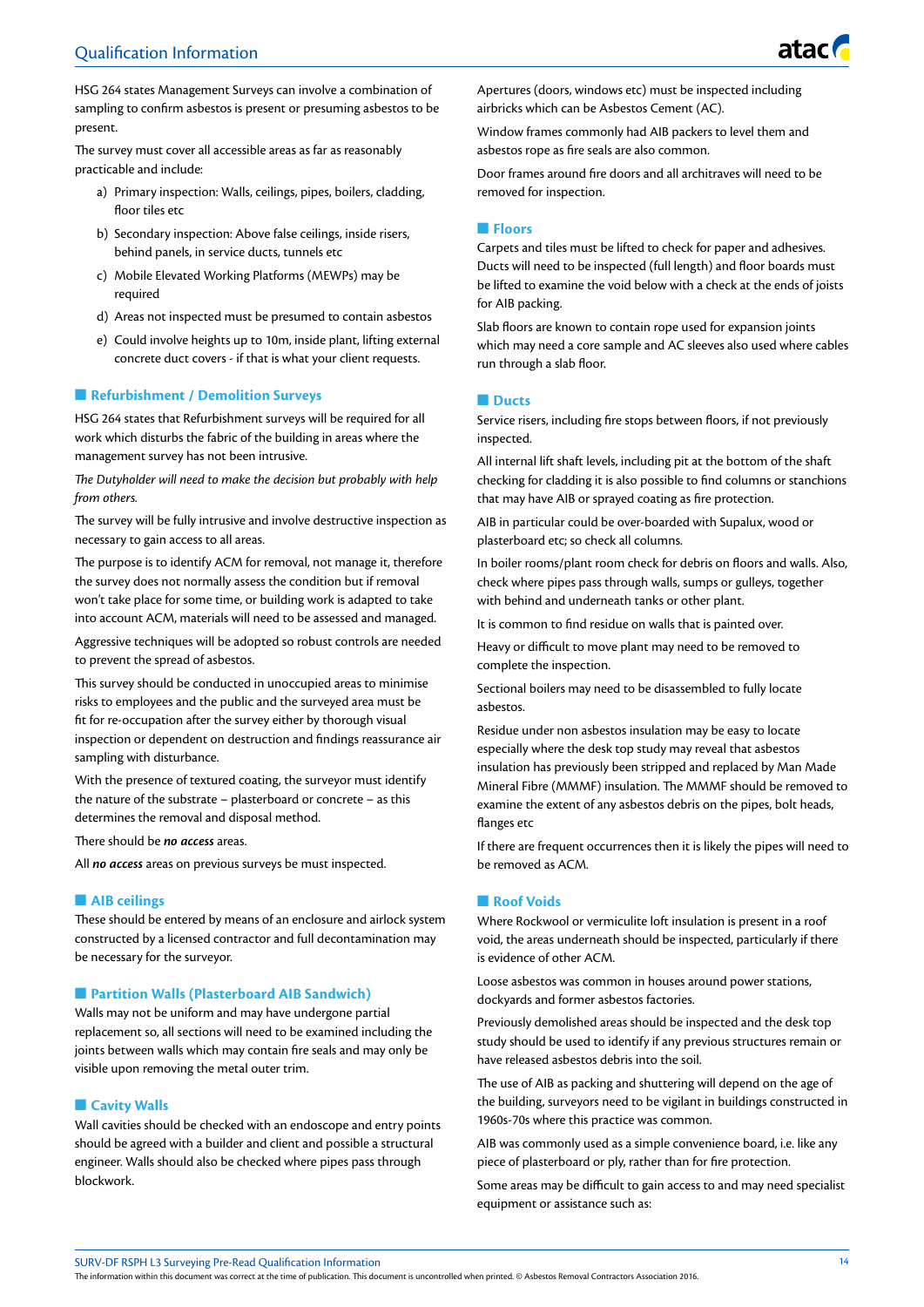## Qualification Information

atac

- a) MEWPs high level access
- b) Lift shafts will need a Lift Engineer
- c) Licensed contractor access behind AIB ceilings etc
- d) There should be no restrictions on site
	- *i) unless the site is unsafe* 
		- *ii) or caveats have been agreed in advance.*

#### **n** Material Assessment Algorithm

Material assessment determines the likelihood of fibre release when ACM are disturbed and uses four parameters:

- a) product type
- b) extent of damage or deterioration
- c) surface treatment
- d) asbestos type

| <b>Sample</b><br>variable | <b>Score</b>   | <b>Examples of Scores</b>                                                                                                                                       |
|---------------------------|----------------|-----------------------------------------------------------------------------------------------------------------------------------------------------------------|
| Product type              | 1              | Asbestos reinforced composites<br>(plastics, resins, mastics, roofing felts, vinyl<br>floor tiles, semi rigid paints or decorative<br>finishes, asbestos cement |
|                           | $\overline{2}$ | AIB, millboards, gaskets, ropes, woven textiles,<br>paper and felt                                                                                              |
|                           | 3              | Thermal insulation (e.g. pipe and boiler<br>lagging), sprayed and loose asbestos,<br>mattresses and packing                                                     |

| <b>Sample</b><br>variable | <b>Score</b>   | <b>Examples of Scores</b>                                                                       |
|---------------------------|----------------|-------------------------------------------------------------------------------------------------|
| Surface<br>treatment      | $\bf{0}$       | Composite materials e.g. reinforced plastics,<br>resins and vinyl tiles                         |
|                           | 1              | Enclosed sprays and lagging, AIB (with<br>exposed face encapsulated), asbestos cement<br>sheets |
|                           | $\overline{2}$ | Unsealed AIB, or encapsulated lagging and<br>sprays                                             |
|                           | 3              | Unsealed lagging & sprays                                                                       |

| Sample<br>variable | <b>Score</b>  | <b>Examples of Scores</b>                |
|--------------------|---------------|------------------------------------------|
| Asbestos type      |               | Chrysotile                               |
|                    | $\mathcal{P}$ | Amphibole asbestos excluding Crocidolite |
|                    |               | Crocidolite                              |

#### **n** Material Assessment Score

| <b>Totals</b> | <b>Scores</b>   | <b>Examples of Scores</b>                    |
|---------------|-----------------|----------------------------------------------|
| Asbestos type | $10$ or<br>more | High potential of fibre release if disturbed |
|               | $7-9$           | Medium potential                             |
|               | $5-6$           | Low potential                                |
|               | $\epsilon$ 4    | Very low potential for fibre release         |

#### $M$  **Main Uses of Asbestos in Buildings** *SPRAYED COATINGS*

Used on steel works, concrete walls and ceilings, for fire protection and insulation.

#### *LAGGING*

Used as insulation on pipework, boilers and ducts etc.

#### *ASBESTOS INSULATING BOARD (AIB)*

Used in partitions, fire doors and ceiling tiles. Common brand names are Asbestolux, Turnabestos, LDR and Marinite

#### *ASBESTOS CEMENT PRODUCTS*

Used for sheeting on walls and roofs, tiles, boiler flues, cold water tanks, gutters etc.

#### *TEXTURED COATINGS*

e.g. "Artex" used as a decorative coating.

#### *FLOORING*

Can include "Marley" tiles and other vinyl floor coverings such as linoleum but be aware of the backing.

#### **n** Cut Off Dates for Use of ACM

There was a voluntary ban on blue asbestos in 1969

Spray coating were used up to 1974/5

Pipe/boiler lagging was no longer used in the early 1980s

Floor tiles/coverings stopped in the early 1990s

AIB panels/ceiling tiles were used up to 1985

There was a statutory ban on brown and blue asbestos in 1985

Textured coating were used up to late 1980s

Cement flues to boilers used up to early 1990s

Corrugated roof sheets used up to 1999

There was a statutory ban on white asbestos in 1999

Beware of imports after domestic ban

#### $\blacksquare$  Loose fill insulation

Loose fibre such as blankets and mattresses were used as insulation. Some was packed in bags and used in flooring / Jiffy etc and some was hessian wrapped.

Loose fill was usually pure asbestos with the exception of linings or bags.

Mattresses and quilts were commonly filled with raw crocidolite and chrysotile and it can also used for acoustic insulation.

Dry material = high levels of exposure



| <b>Asbestos</b><br>Product                                                                                                                              | Location/use                                                                                                                                                                                                                                                                                                                                                                                                                | Asbestos and time/<br>date last used                                                                                                                                                           | <b>Ease of fibre</b><br>release and<br>product names                                                                                                                                                                              |
|---------------------------------------------------------------------------------------------------------------------------------------------------------|-----------------------------------------------------------------------------------------------------------------------------------------------------------------------------------------------------------------------------------------------------------------------------------------------------------------------------------------------------------------------------------------------------------------------------|------------------------------------------------------------------------------------------------------------------------------------------------------------------------------------------------|-----------------------------------------------------------------------------------------------------------------------------------------------------------------------------------------------------------------------------------|
| <b>Loose Insulation</b>                                                                                                                                 |                                                                                                                                                                                                                                                                                                                                                                                                                             |                                                                                                                                                                                                |                                                                                                                                                                                                                                   |
| Bulk loose fill.<br>bulk loose<br>fibrefilled<br>mattresses, quilts<br>and blankets. Also<br>ʻjiffy bagʻ type<br>products used for<br>sound insulation. | <b>Bulk loose fill insulation</b><br>is now rarely found but<br>may be encountered<br>unexpectedly, eg<br>DIY loft insulation<br>and firestop packing<br>around cables between<br>floors. Mattresses and<br>quilts used for thermal<br>insulation of industrial<br>boilers were filled with<br>loose asbestos.<br>Paper bags/sacks were<br>also loose-filled and used<br>for sound insulation<br>under floors and in walls. | Usually pure asbestos<br>except for lining/<br>bag. Mattresses and<br>quilts usually contain<br>crocidolite or chrysotile.<br>Acoustic insulation may<br>contain crocidolite or<br>chrysolite. | Loose asbestos may<br>readily become<br>airborne if disturbed.<br>If dry, these materials<br>can give rise to high<br>exposures.<br>Covers may<br>deteriorate or be<br>easily damaged<br>by repair work or<br>accidental contact. |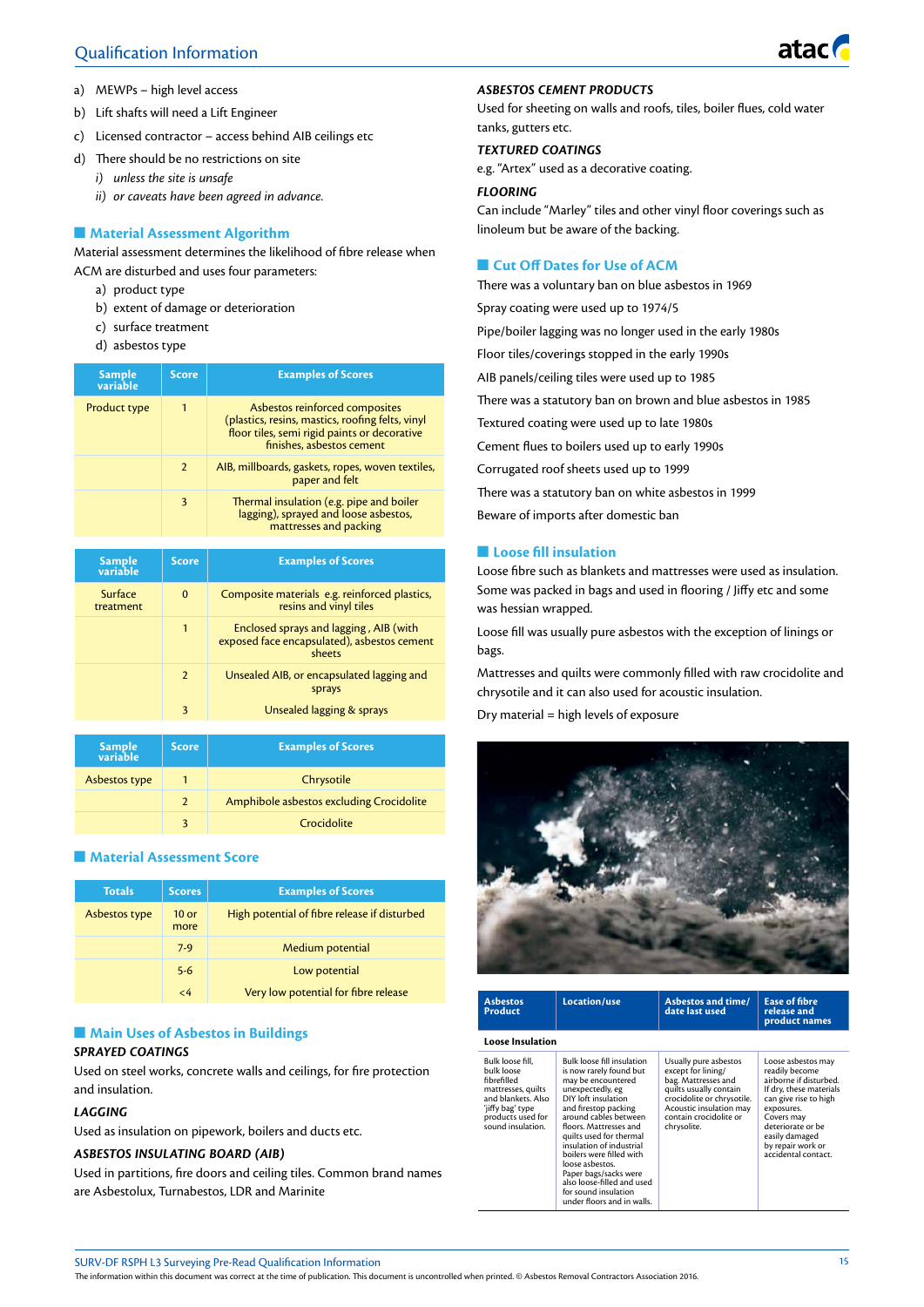## Qualification Information

#### **n** Sprayed Coatings

Sprayed coatings were both a dry and wet application with usually a trowel finish. Crocidolite was the major type of asbestos fibre used until 1962 and then completely stopped in 1969 with a voluntary import ban. Amosite and chrysotile was used until 1974 when sprayed coatings were stopped as the process was too dangerous due to the high fibre concentrations.

Sprayed coatings were used for both thermal and anti-condensation insulation usually on the undersides of roofs and occasionally sides of industrial buildings and warehouses. It can also be found as acoustic insulation in theatres and swimming pools.

Another use was as fire protection on steel and reinforced concrete beams / underside of floors.

Overspray of target areas can be found where the sprayed material is found anywhere around and beyond the sprayed area.

Residue from the original application and residual splats either side of the target area are what to look for.

The material is far more friable and prone to fibre release than the actual coating and could have contaminated areas which appear to be asbestos free.



*Above; Spray coating being applied. Below; Spray coat on a car park ceiling for fire protection.*



| <b>Asbestos</b><br>Product                        | Location/use                                                                                                                                                                                                                                                                                                                                    | Asbestos and time/<br>date last used                                                                                                                                                                                                                                  | <b>Ease of fibre</b><br>release and<br>product names                                                                                                                                                                                                                                                                                                                                                                                                                      |
|---------------------------------------------------|-------------------------------------------------------------------------------------------------------------------------------------------------------------------------------------------------------------------------------------------------------------------------------------------------------------------------------------------------|-----------------------------------------------------------------------------------------------------------------------------------------------------------------------------------------------------------------------------------------------------------------------|---------------------------------------------------------------------------------------------------------------------------------------------------------------------------------------------------------------------------------------------------------------------------------------------------------------------------------------------------------------------------------------------------------------------------------------------------------------------------|
| <b>Sprayed Coatings</b>                           |                                                                                                                                                                                                                                                                                                                                                 |                                                                                                                                                                                                                                                                       |                                                                                                                                                                                                                                                                                                                                                                                                                                                                           |
| Dry applied,<br>wet applied and<br>trowel finish. | Thermal and<br>anitcondensation<br>insulation on<br>underside of roofs<br>and sometimes sides<br>of industrial buildings<br>and warehouses.<br>Acoustic insulation in<br>theatres, halls etc. Fire<br>protection on steel and<br>reinforced concrete<br>beams/columns and<br>on underside of floors.<br>Overspray of traget areas<br>is common. | Sprayed coatings usually<br>contain 55%-85%<br>asbestos with a Portland<br>cement binder.<br>Crocidolite was the<br>major type until 1962.<br>Mixture of types<br>including crocidolite<br>until mid-1971.<br>Asbestos spray<br>applications were used<br>up to 1974. | The surface hardness.<br>texture and ease<br>of fibre release will<br>vary significantly<br>depending on a<br>number of factors.<br>Sprays have a high<br>potential for fibre<br>release if unsealed,<br>particularly if<br>knocked or the<br>surface is abraded<br>or delaminates from<br>underlying surface.<br>Dust released may<br>then accumulate on<br>false ceilings, wiring<br>and ventilation<br>systems.<br>'Limpet' (also used<br>for non-ashestos<br>sprays). |

#### **n** Thermal Insulation

Thermal insulation can come in many forms such as hand applied thermal lagging used for pipe and boiler lagging.

atac

Preformed pipe sections, slabs and blocks used to lag very quickly but very expensive to buy.

Also tapes, ropes corrugated papers, quilts, felts and blankets were available.

All these applications may have outer coating of scrim, metal, cement or chicken wire.

All types of asbestos have been used in thermal insulation.

Crocidolite used in lagging until 1970.

Amosite phased out by manufacturers during 1970s.

The content on each application can vary greatly, 6 - 85%.

Ad hoc mixtures were used on bends / pipe runs.

Preformed sections 85% magnesia 15% amosite.

Trade names such as 'Caposil' which is calcium silicate slabs / blocks contain 8 – 30% amosite and 'Caposite' sections which can contain 85% amosite.

The friability of the material depends on nature of lagging, high potential for fibre release unless sealed, and increases with age.

Common encapsulation methods include calico and paint, PVA, "ET150", or polymer emulsions such as "DECADEX".

A harder weather resistant finish for external pipe runs - commonly known as Bulldog.



| <b>Asbestos</b><br>Product                                                                                                                                                                    | Location/use                                                                  | Asbestos and time/<br>date last used                                                                                                                                                                                                                                                                                                                              | <b>Ease of fibre</b><br>release and<br>product names                                                                                                                                                                                                                                                                                          |
|-----------------------------------------------------------------------------------------------------------------------------------------------------------------------------------------------|-------------------------------------------------------------------------------|-------------------------------------------------------------------------------------------------------------------------------------------------------------------------------------------------------------------------------------------------------------------------------------------------------------------------------------------------------------------|-----------------------------------------------------------------------------------------------------------------------------------------------------------------------------------------------------------------------------------------------------------------------------------------------------------------------------------------------|
| <b>Thermal Insulation</b>                                                                                                                                                                     |                                                                               |                                                                                                                                                                                                                                                                                                                                                                   |                                                                                                                                                                                                                                                                                                                                               |
| Hand-applied<br>thermal lagging,<br>pipe and boiler<br>lagging, pre-<br>formed pipe<br>sections, slabs,<br>blocks.<br>Also tape, rope,<br>corrugated paper,<br>quilts, felts and<br>blankets. | Thermal insulation of<br>pipes, boilers, pressure<br>vessels, calorifiers etc | All types of asbestos<br>have been used.<br>Crocidolite used in<br>lagging until 1970.<br>Amosite was<br>phased out by the<br>manufacturers during<br>the 1970s. Content<br>varies 6-85%.<br>Various ad hoc mixtures<br>were handapplied on<br>joints and bends and<br>pipe runs. Pre-formed<br>sections were widely<br>used, eg '85% magnesia'<br>contained 15%. | The ease of the fibre<br>release often depends<br>on the type of lagging<br>used and the surface<br>treatment.<br>Often it will be<br>encapsulated with<br>calico and painted<br>(eg PVA, EVA,<br>latex. bitumen or<br>propietary polymer<br>emulsions or PVC,<br>neoprene solutions},<br>eg 'Decadex' finish<br>is a proprietory<br>polymer. |

SURV-DF RSPH L3 Surveying Pre-Read Qualification Information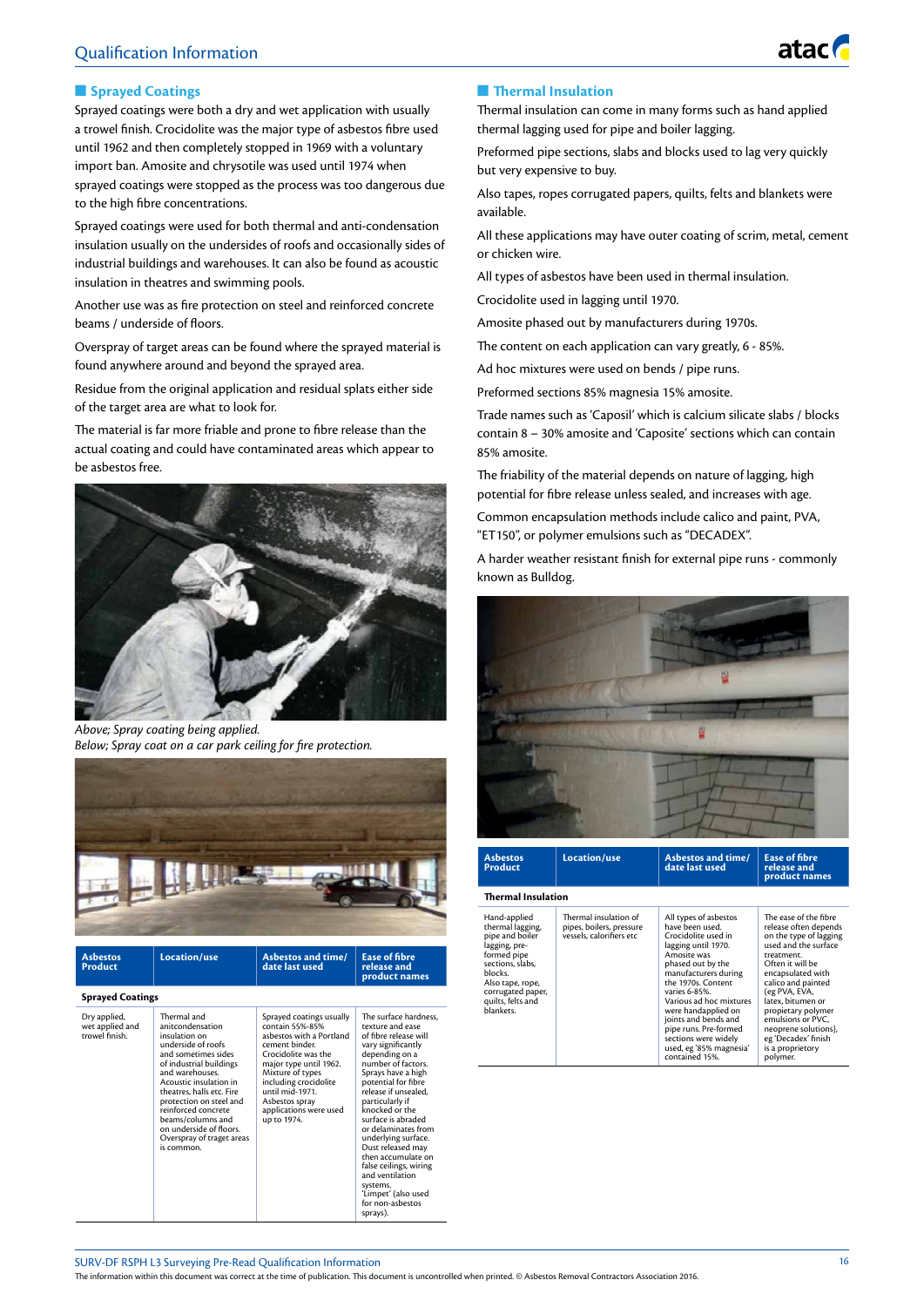#### $\blacksquare$  Asbestos Insulating Board (AIB)

Asbestos Insulation Board (AIB) was mainly used to provide:

- a) structural fire protection
- b) heat resistance
- c) acoustic insulation
- d) partitioning, (e.g. doors, meter cupboards, ovens, domestic boiler casings, fire breaks etc) and
- e) general building board (infill panels, bath panels, wall lining, canopies and porch linings).

Crocidolite used infrequently up to 1965 but Amosite is the main asbestos component and was used up to 1980 when manufacture ceased. There is usually 15 – 25 % amosite or a mixture of amosite and chrysotile in calcium silicate but older boards and early marine boards can contain up to 40%.

There are also a number of trade names to look out for such as

- a) Asbestolux 16 40 %
- b) Turnasbestos
- c) LDR
- d) Asbestos Wallboard
- e) Insulation Board
- f) Marine Boards (Marinite Shipboard).



| <b>Asbestos</b><br>Product                                               | Location/use                                                                                                                                                                                                                                | Asbestos and time/<br>date last used                                                                                                                                  | <b>Ease of fibre</b><br>release and<br>product names                                                                                                                                                                      |
|--------------------------------------------------------------------------|---------------------------------------------------------------------------------------------------------------------------------------------------------------------------------------------------------------------------------------------|-----------------------------------------------------------------------------------------------------------------------------------------------------------------------|---------------------------------------------------------------------------------------------------------------------------------------------------------------------------------------------------------------------------|
| AIB                                                                      |                                                                                                                                                                                                                                             |                                                                                                                                                                       |                                                                                                                                                                                                                           |
| Insulating<br>board in cores<br>and linings<br>of composite<br>products. | Found in fire doors.<br>cladding infill panels,<br>domestic boiler casings,<br>partition and cailing<br>panels, oven linings<br>and suspended floor<br>systems. Used as<br>thermal ionsulation and<br>sometimes as acoustic<br>attenuators. | Crocidolite used<br>for some boards up<br>to 1965, amosite<br>up to 1980, when<br>manufacture ceased.<br>16-40% amosite or a<br>mixture of amosite and<br>chrysolite. | Can be broken by<br>impact; significant<br>surface release<br>possible by abrasion,<br>but usually painted<br>or plastered. Sawing<br>and drilling will<br>also give significant<br>releases.<br>'Asbestolux'<br>Caposil. |

#### **Nillboard**

A softer board than AIB and was used for heat insulation and fire protection, also as insulation to electrical equipment and plant.

Crocidolite used in some manufacture but usually chrysotile with a content of 37 – 97% asbestos with a remaining matrix of starch clay.

#### *Millboard in a blown air heater.*



#### **n** Paper, Felt and Cardboard

Used for electrical heat insulation of electrical equipment and plant. These materials can be found in air conditioning systems as insulation and as an acoustic lining. Used to reinforce bitumen and as face linings to flooring products.

Corrugated cardboard can be used for duct and pipe insulation. Asbestos Paper can contain up to 100% chrysotile asbestos.

*Asbestos corrugated paper as insulation.*



#### **n** Textiles and Rope

Woven and spun materials can contain up to 100% asbestos. All three main types of asbestos used until 1970, since then only chrysotile used.

Yarns used in jointing and packing materials; heat/fire resisting gaskets and seals; caulking for brickwork; boiler and flue sealing.

Crocidolite and chrysotile were widely used for being both flexible and long.

Chrysotile alone since 1970

The content of asbestos is 100% unless combined with other fibres.

The material is liable to degrade if exposed to the atmosphere and also likely to become more friable with age.

*Asbestos Rope used as an infill.*



*Asbestos flashguards*

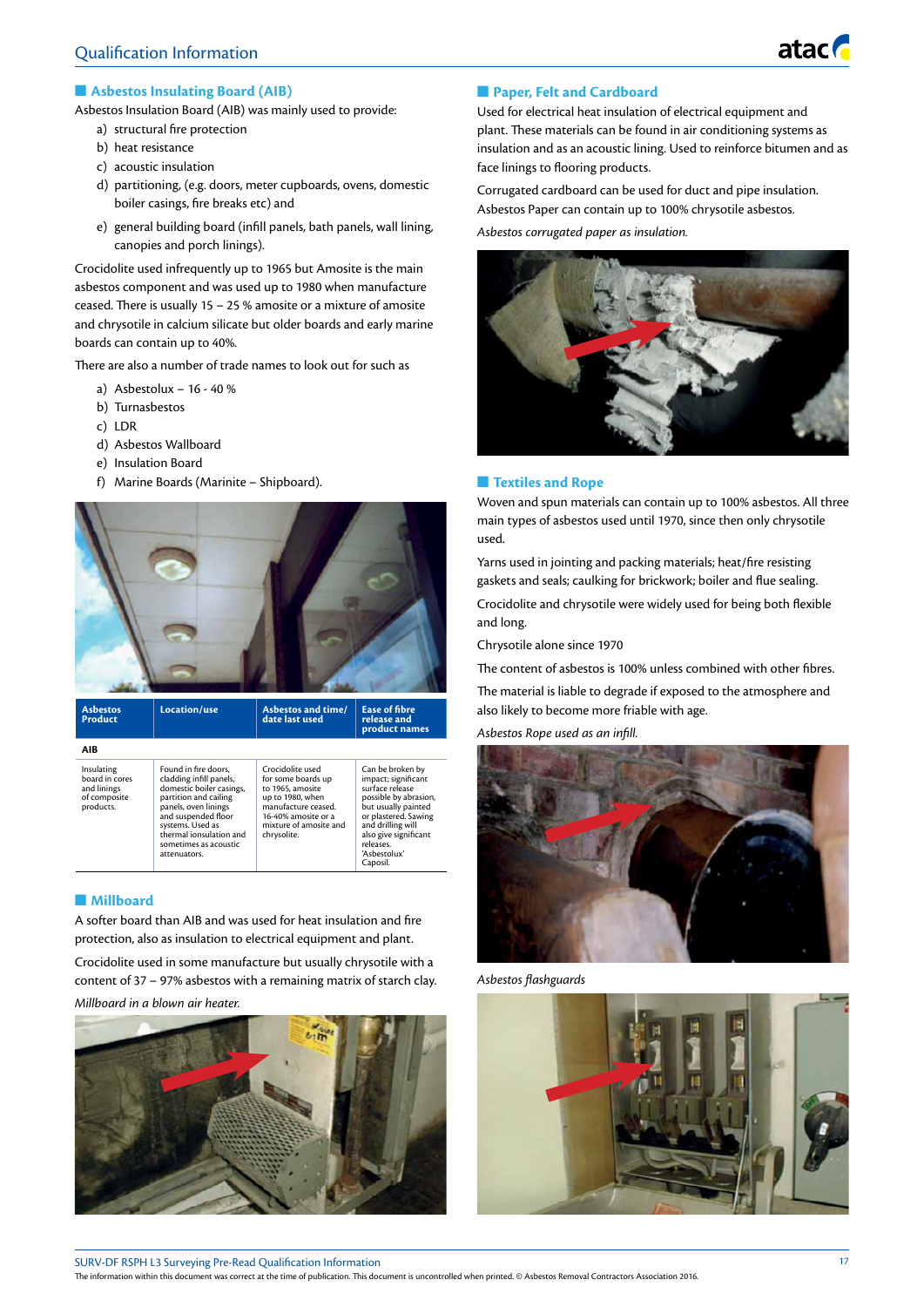

#### n **Gaskets**

These were widely used in domestic and industrial plant. The content can be variable, 5 to 20% or more, usually chrysotile.

Crocidolite used if the product was used in a chemical environment.

There are a number of trade names include;

Klingerit – Lion Jointing – Permanite

*CAF – Compressed Asbestos Fibre*



#### **n** Asbestos Cement

Generally contains 10 - 15 % asbestos bound in Portland cement or calcium silicate.

All three types of asbestos used but Chrysotile is most common.

Crocidolite used– 1950-1969

Amosite used 1945-1980

Used as compressed flat or corrugated sheets or moulded into products.

Asbestos cement is the most common type of asbestos containing material.

Fully compressed flat sheets, tiles and slates for cladding, decking and promenade tiles, roofing,

Preformed moulded products such as:

Cisterns, water tanks, drains, sewer pipes, rainwater goods, flue pipes, fencing, fascias, soffits, cable troughs and conduits and window flower boxes.

#### *Corrugated asbestos cement sheets.*



#### **n** Textured Coatings and Paint

Commonly known as 'Artex' (applied mainly on ceilings) with an asbestos content of 1- 5% Chrysotile. The asbestos was added up to a base date of 1984 as a anti-slumping agent.

Be aware of dates as old stocks were re used.

There are a number of trade names such as, Artex, Wondertex, Suretex, Newtex , Pebblecoat and Marblecoat.

#### **n** Bituminous Products

Asbestos bitumen products were used as bitumen roofing felt, dampproof course, gutter linings and flashings.

Also, asbestos bitumen as a coating on metals known as 'Galbestos'. The content was around 5 - 8% and was used up to 1992. Some adhesives may also have small content.

#### *Asbestos containing sink pad.*



#### **nFlooring material**

Thermoplastic floor tiles can have up to 25% asbestos content.

PVC vinyl floor tiles and un-backed PVC flooring can contain less than 10% chrysotile.

Asbestos paper backed PVC floors – paper backing can be 100% chrysotile.

All these products used up to base date of 1992.

Any Fibre release is unlikely under normal usage conditions – more likely when paper backing removed or disturbed.

#### *Vinyl floor tile adhesive.*



#### **n** Reinforced PVC and plastics

Asbestos was used as a reinforcement for domestic goods, toilet cisterns, battery cases, plastic handles etc.

The content was usually around 10% and amphiboles were used to improved acid resistance.

*Bakerlite toilet cistern.*



SURV-DF RSPH L3 Surveying Pre-Read Qualification Information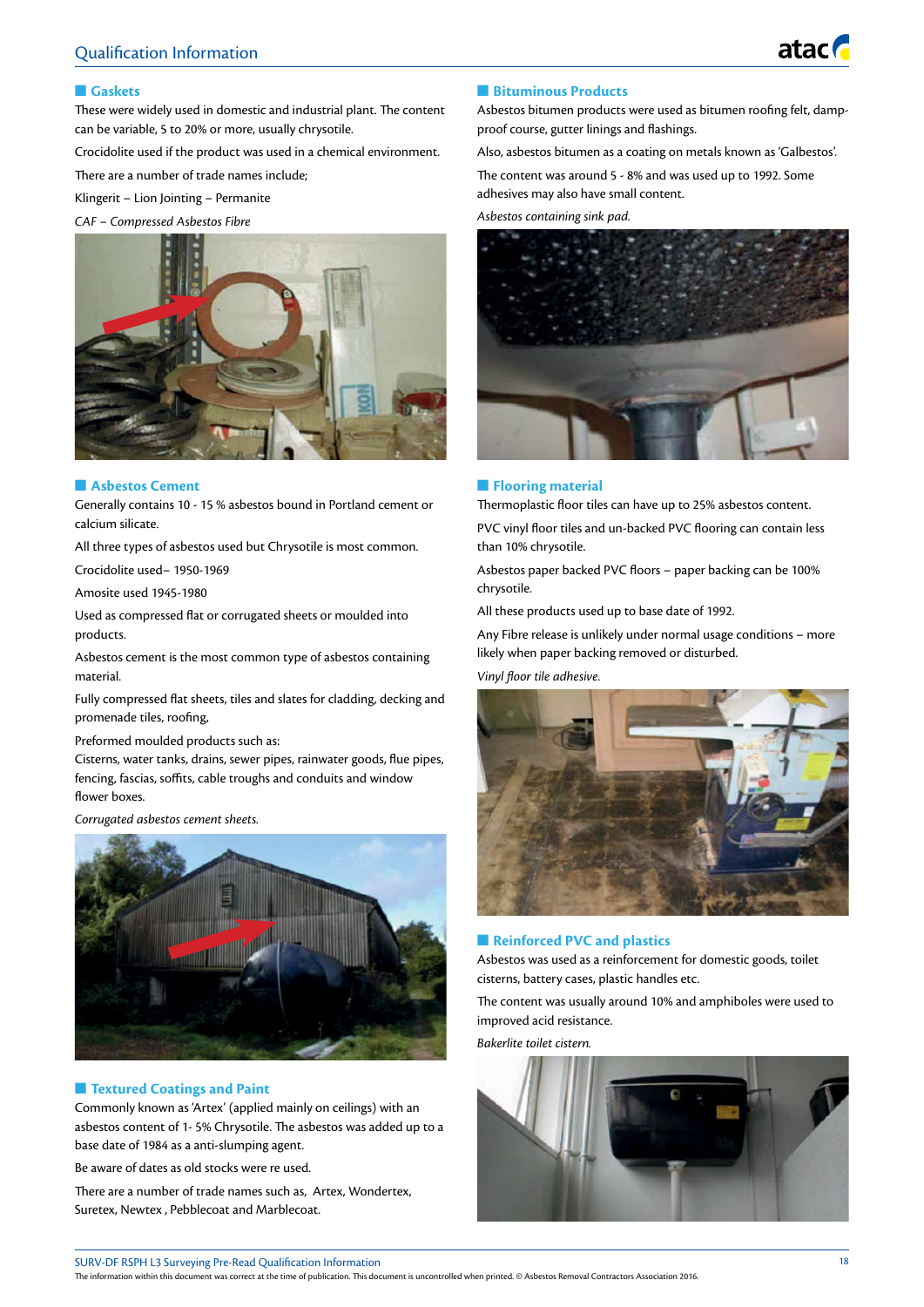

#### **n** Debris and residues

Debris and residues could come from old lagging applications or inadequate removal and poor clearance tests.

*Asbestos residue on a plant room wall.*



#### $\blacksquare$  **Hazard and risk**

Risk depends on the ease of fibre release (loosely or firmly bound) and the % content of fibre in the product itself.

Also the type of fibre – blue brown and white

Below is a list of asbestos products in order of risk:

- 1. Sprayed coatings
- 2. Insulation
- 3. Asbestos insulating board (AIB)
- 4. Asbestos cement (AC)
- 5. Textiles
- 6. Composites

## *Section 3*: **Reporting Survey Findings**

## **The Survey Report from HSG 264**

Should be easy for the client to use and formulate an asbestos register it is not already included as part of the report.

#### **n** Report Sections

The client is usually most interested in the following:

- 1. Summary
- 2. Register
- 3. Actions
- 4. Drawings (not maps or charts!)

But the report should also contain the following:

- a) Executive summary
- b) Introduction covering the scope of work
- c) General site and survey information
- d) Survey results including material assessment
- e) Conclusions and actions
- f) Bulk analysis results

The report must be clear and precise with the bulk analysis results in an Appendix. The asbestos results and register should be room by room and the material assessment (putting the highest scores) first for priority action.

There should also be a summary of the immediate actions and a clear note on areas not accessed. (These should also be marked on the plan and have a separate list).

There should also be a clear note on actions.

Clearly identify ACMs in poor condition (ie high score rating) which need remedial action.

All areas not accessed must be presumed to contain ACMs.

All ACMs identified will need regular monitoring.

#### **n** Caveats

These must always be agreed in advance and reported in a specific section in the report.

Caveats can be avoided by proper planning and discussion with the client.

Where they are necessary they must be fully justified and the reasons agreed between client and surveyor (in writing beforehand).

They must be documented in report.

#### **n** Priority Assessment

The dutyholder is required under Reg 4 to make the risk assessment and will use the surveyor's information to contribute towards it.

The risk assessment will form the basis of the management plan which is also the responsibility of the dutyholder.

The priority assessment looks at certain parameters such as:

- a) The location of the material
- b) Its extent
- c) The use to which the location is put
- d) The occupancy of the area
- e) The activities carried out in the area
- f) The likelihood/frequency with which maintenance activities are likely to take place.

#### *PRIORITY ASSESSMENT ALGORITHM*

| <b>Assessment</b><br>factor                | <b>Score</b>                         | <b>Examples</b>                                                                                                                                                             |  |  |
|--------------------------------------------|--------------------------------------|-----------------------------------------------------------------------------------------------------------------------------------------------------------------------------|--|--|
| <b>Normal Occupant Activity</b>            |                                      |                                                                                                                                                                             |  |  |
| Normal<br>Occupant<br><b>Activity</b>      | $\Omega$<br>1<br>$\overline{2}$<br>3 | Rare disturbance low activity<br>Low disturbance (office type)<br>Periodic disturbance<br>(industrial/vehicular)<br>High level disturbance<br>(fire door with constant use) |  |  |
| Secondary<br><b>Activities</b><br>for area | As<br>above                          | As above                                                                                                                                                                    |  |  |

| <b>Assessment</b><br>factor | <b>Score</b>                                                   | <b>Examples</b>                                                                                                                                                                                                                                  |  |  |  |
|-----------------------------|----------------------------------------------------------------|--------------------------------------------------------------------------------------------------------------------------------------------------------------------------------------------------------------------------------------------------|--|--|--|
|                             | Likelihood of disturbance                                      |                                                                                                                                                                                                                                                  |  |  |  |
| Location                    | 0<br>$\mathbf{1}$<br>$\overline{2}$<br>$\overline{\mathbf{3}}$ | <b>Outdoors</b><br>Large room or well ventilated area<br>Rooms up to 100m <sup>2</sup><br><b>Confined spaces</b>                                                                                                                                 |  |  |  |
| <b>Accessibility</b>        | 0<br>$\mathbf{1}$<br>$\overline{2}$<br>3                       | Usually inaccessible or unlikely to be disturbed<br>Occassionally likely to be disturbed<br><b>Easily disturbed</b><br><b>Routinely disturbed</b>                                                                                                |  |  |  |
| <b>Extent or</b><br>amount  | 0<br>1<br>$\overline{2}$<br>3                                  | Small amounts or items (strings/gaskets)<br>$<$ 10m <sup>2</sup> or $<$ 10m <sup>2</sup> pipe runs<br>$< 10 m2$ or $< 50 m2$<br>$<$ 10m <sup>2</sup> or $<$ 50m <sup>2</sup> pipe runs<br>$<$ 50m <sup>2</sup> or $<$ 50m <sup>2</sup> pipe runs |  |  |  |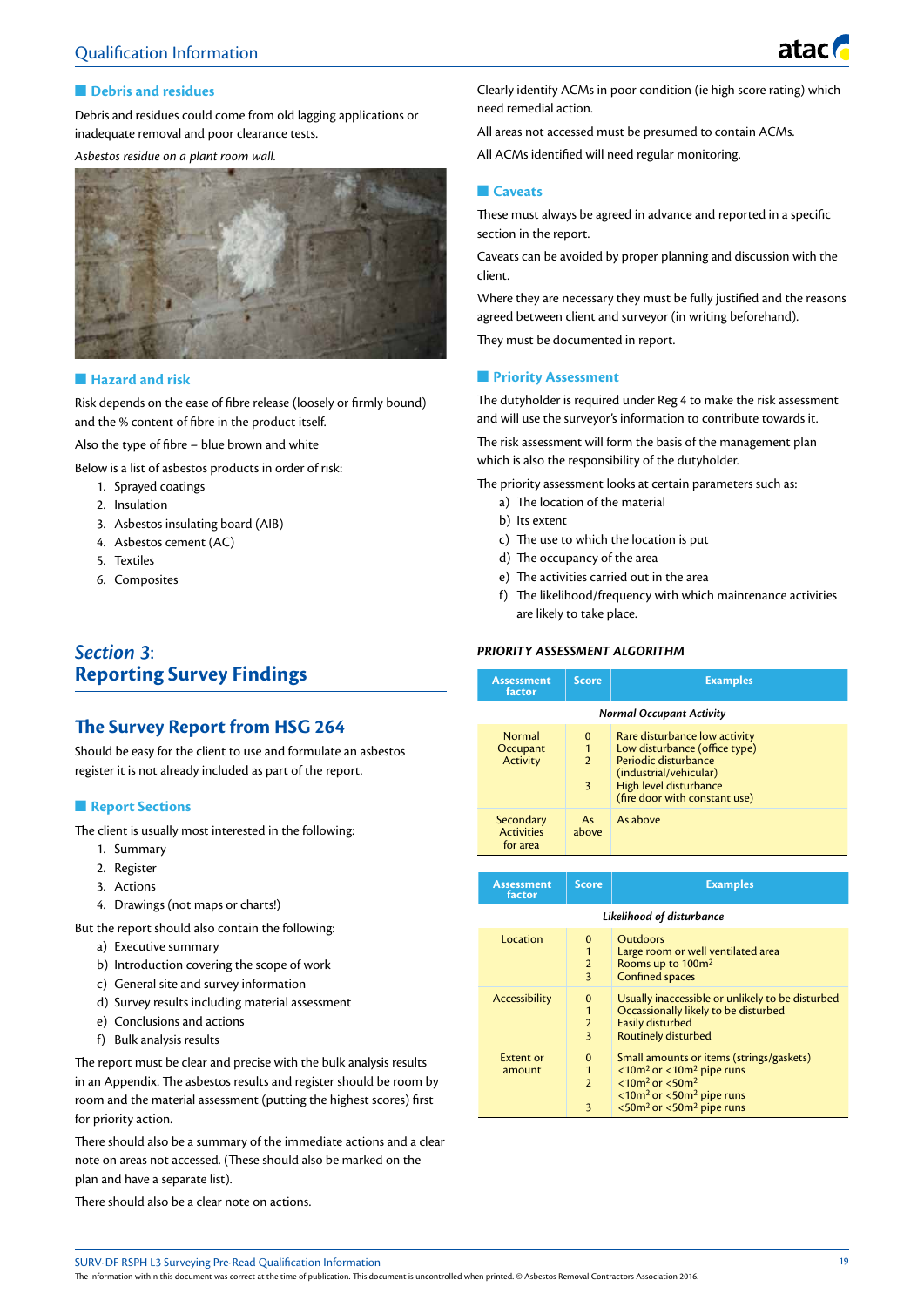| <b>Assessment</b><br>factor    | <b>Score</b>                                               | <b>Examples</b>                                      |
|--------------------------------|------------------------------------------------------------|------------------------------------------------------|
|                                |                                                            | Human Exposure potential                             |
| Number of<br>Occupants         | $\mathbf{0}$<br>1<br>$\overline{2}$<br>3                   | None<br>$1$ to $3$<br>4 to 10<br>>20                 |
| Frequency<br>of use            | $\bf{0}$<br>1<br>$\overline{2}$<br>$\overline{\mathbf{3}}$ | Infrequent<br>Monthly<br>Weekly<br><b>Daily</b>      |
| Average time<br>area is in use | 1<br>$\overline{2}$<br>3                                   | $>1$ to $>3$ Hours<br>$>3$ to $>6$ Hours<br>>6 Hours |

| <b>Assessment</b><br>factor             | <b>Score</b>                                       | <b>Examples</b>                                                                                                                                                                                                                                                        |  |  |
|-----------------------------------------|----------------------------------------------------|------------------------------------------------------------------------------------------------------------------------------------------------------------------------------------------------------------------------------------------------------------------------|--|--|
| Maintenance Activity                    |                                                    |                                                                                                                                                                                                                                                                        |  |  |
| Type of<br>maintenance<br>activity      | $\mathbf 0$<br>$\mathbf{1}$<br>$\overline{2}$<br>3 | Minor disturbance, possibility of contact when<br>gaining access.<br>Low disturbance. Light bulb change.<br>Medium disturbance. Lifting AIB tiles to access<br>valves etc.<br>High level disturbance. Removing a number of<br>AIB ceiling tiles to change a valve etc. |  |  |
| Frequency<br>of maintenance<br>activity | $\Omega$<br>1<br>$\overline{2}$<br>3               | ACMs unlikely to be disturbed for<br>maintenance.<br><1 per year<br>>1 per year<br>>1 per month                                                                                                                                                                        |  |  |

#### **n** Analytical Results

Laboratories must be UKAS accredited to ISO 17025 and the analysts must have RSPH Level 3 in Bulk Analysis or BOHS P401. All laboratories must participate in external quality scheme AIMS.

A Certificate of Analysis should be included within the report.

Any materials sampled and found not to contain asbestos will be reported as:

Asbestos Not Detected, No Asbestos Detected or No Asbestos Detected In Sample.

Result will be the type of asbestos only because estimate of content/ volume or percentages are no longer allowed by UKAS.

In HSG 248 it says 1 or 2 fibres observed can be reported as 'Trace asbestos identified'.

Results are based on sample as submitted. This means that if samples are poorly taken or not representative of the item, the result is meaningless.

Contamination may lead to false positives.

Poorly taken samples may lead to false negatives.

#### **n** Competency and QA Procedures

Accreditation is NOT mandatory, but competency MUST be shown.

Sufficient training, qualifications and experience together with knowledge of specific tasks and risks.

Independence, impartiality and integrity must be shown and having an adequate quality management system is very important.

Adherence to HSG 264 as this is the current guidance.

If in doubt, use an accredited surveyor.

#### **n** Surveyor Knowledge

A surveyor must have an extensive knowledge on the following:

- a) Asbestos products and their uses
- b) Building construction system build, traditional, industrial etc
- c) Fire protection steel framed, multi-occupancy, fire cells etc
- d) Building services risers, plenums, A/C systems, heating distribution.

#### **n** Checking Competence

How the client can check competency.

Qualifications, accreditation, certification, H&S skills together with past experience and track record on survey type, references etc

What to do in absence of accreditation/ certification.

The client is responsible for checking the quality control and quality assurance procedures. Are there written procedures?

Check the annual refresher training for surveyors for both Management and Ref/Dem surveys.

A proportion of properties have to be re-inspected – 5% (BS6002).

Audit (annual) of management systems and procedures by checking completed surveys.

All non-accredited bodies should follow ISO 9001 as a minimum and RG8 documentation.

## **Typical Questions from Unit 2**

**Q1.** *What is a risk assessment?*

This is an assessment of what the risk is e.g. working at height and how to overcome the risk safely. (Safe working platform etc).

- **Q2.** *What is the purpose of a management survey?* A management survey is designed to locate asbestos in a building without being too intrusive, assess its condition and location with a view to building an asbestos management plan.
- **Q3.** *Why would you strongly presume asbestos was present rather than take a sample.*

If the a similar homogonous material had already been positively identified or if taking the sample was too dangerous a presumed sample would suffice. E.g. corrugated asbestos cement roof.

**Q4.** *What is the purpose of a material risk assessment?*

> This is a numerical assessment of the condition, type and surface treatment of the asbestos material found during a survey and allows the dutyholder to complete a risk assessment in the management plan.

**Q5.** *What is the maximum protection afforded by an ori-nasal half mask fitted with a P3 filter?* 2f/cm3

SURV-DF RSPH L3 Surveying Pre-Read Qualification Information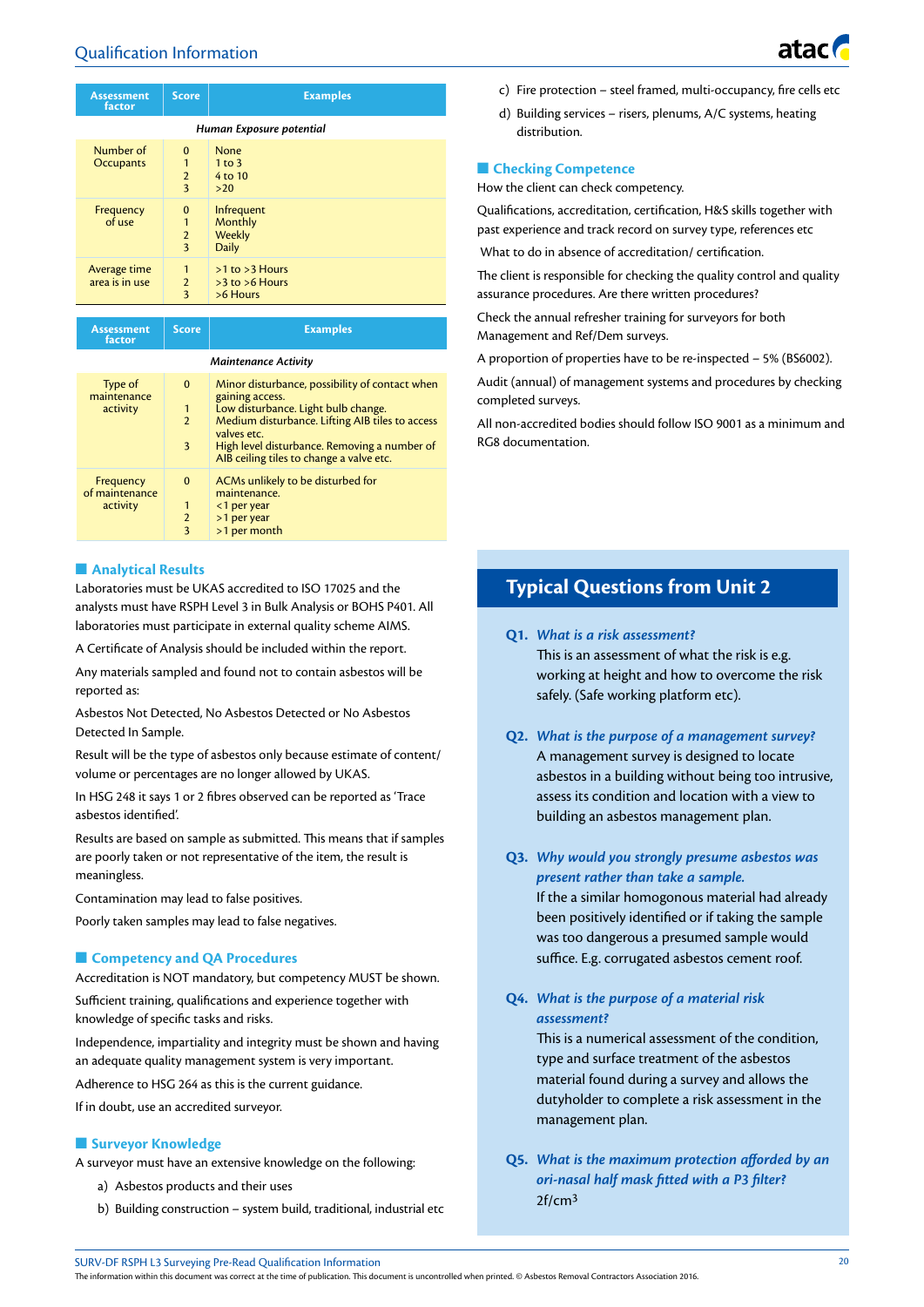## **UNIT 3 Bulk Sampling of Asbestos**

## *Section 1*: **Survey preparation and risk assessment**

#### **RPE**

In general surveyors will use the types below:

- 1. Half mask with P3 filter or FFP3
	- a) Suitable for most inspection and sampling situations.
- 2. Full face respirator with P3 filter
	- b) Used in areas of heavy contamination
	- c) Entry into live enclosures for specialist inspections
	- d) May need powered model for comfort.

#### **Disposable**



| <b>RPE TYPE</b>   | <b>Maximum</b>  | <b>Daily</b>     | <b>Monthly</b> | 6 Monthly      |
|-------------------|-----------------|------------------|----------------|----------------|
|                   | <b>Exposure</b> | <b>Checks</b>    | <b>Checks</b>  | <b>Service</b> |
| <b>Disposable</b> | $2$ f/ml        | <b>Fit Check</b> |                |                |

#### **Half Mask or Ori-nasal**



| <b>RPE TYPE</b>  | <b>Maximum</b><br><b>Exposure</b> | <b>Daily</b><br><b>Checks</b> | <b>Monthly</b><br>Checks | <b>6 Monthly</b><br><b>Service</b> |
|------------------|-----------------------------------|-------------------------------|--------------------------|------------------------------------|
| <b>Half Mask</b> | 2 f/ml                            | Recorded<br>by User           | Competent<br>Person      |                                    |

#### **Power Assisted**



| <b>RPE TYPE</b>                       | <b>Maximum</b>  | <b>Daily</b>        | <b>Monthly</b>      | <b>6 Monthly</b>                    |
|---------------------------------------|-----------------|---------------------|---------------------|-------------------------------------|
|                                       | <b>Exposure</b> | <b>Checks</b>       | <b>Checks</b>       | <b>Service</b>                      |
| <b>Full Face</b><br>Power<br>Assisted | $4$ f/ml        | Recorded<br>by User | Competent<br>Person | Service or<br>maintenance<br>centre |

#### **n** RPE Legal Requirements

RPE has to be adequate and suitable for use, provide effective protection, 'CE' marked, selected, used and maintained by properly trained people, correctly stored, maintained, examined and tested, Records of selection, maintenance and testing and face-fit test for the model issued must be kept.

## **Sampling Techniques**

#### **n** Bulk Sampling

Visually assess any areas of different material. 3 - 5 cm2 samples should be taken sampling the whole depth taking one or two samples representative of whole material.

There are various dust suppression techniques that can be adopted when sampling such as:

- 1) Spray area
- 2) Injection
- 3) Paste/gel
- 4) Wet wipe
- 5) Shadow vacuum
- 6) Or combination of the above

#### **Homogenous materials**

These materials are generally factory produced to a specification or standard e.g. boards, sheets, cement pipes, textiles, ropes, friction products, plastics, vinyls, mastics, sealant, bitumen roofing, felt and gaskets. 1 or 2 samples sufficient in most cases.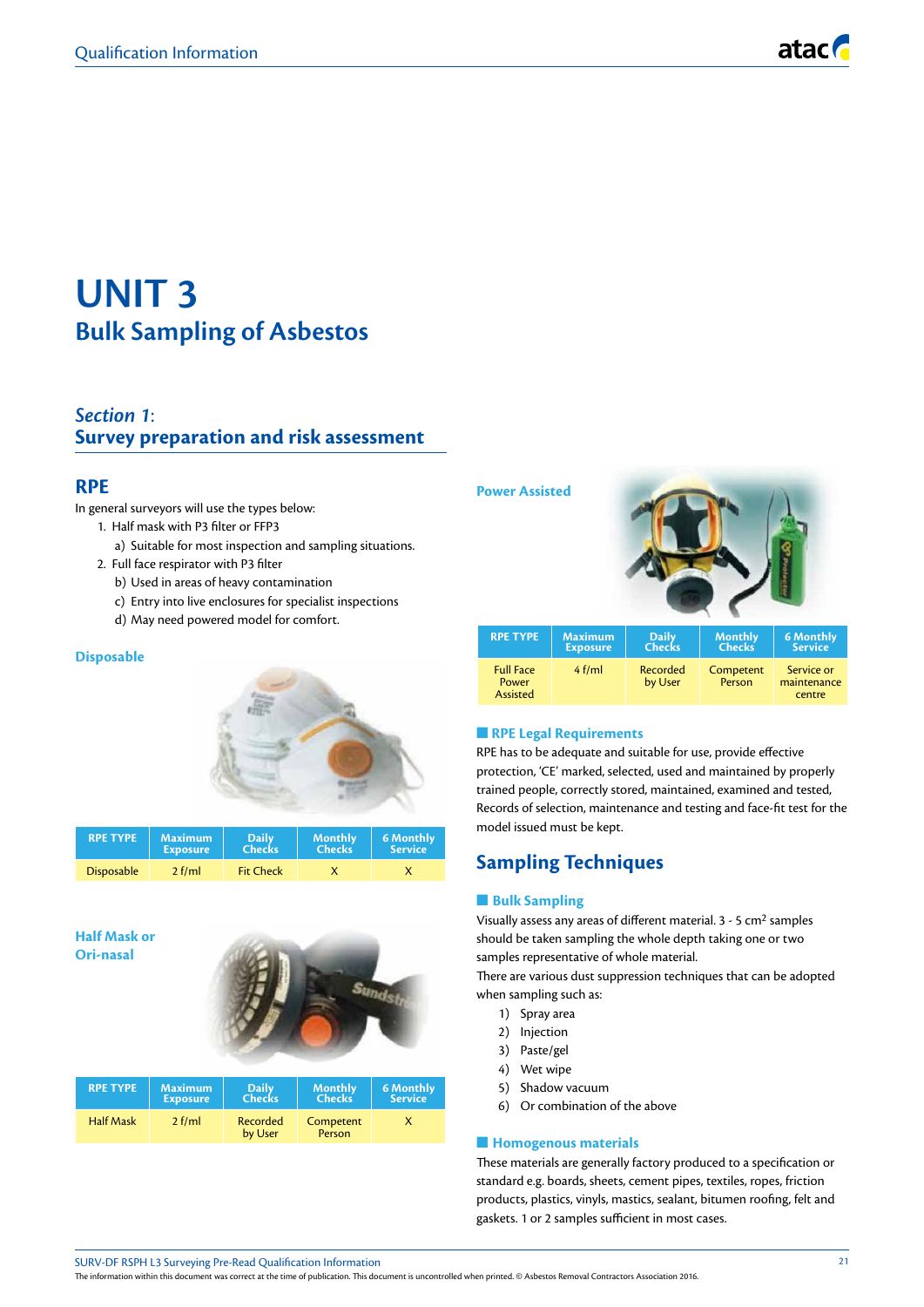

#### **Non-homogenous materials**

These materials will need additional sampling to avoid false negatives such as insulation materials (repairs and patching) and overspray.

Sampling numbers will reflect the extent of variation, colour, shade, texture, depth, coatings of the material.

Use non visual senses such as characteristic sounds when knocked and warm or cold to touch.

## **Sample frequency**

#### **n** Sprayed coatings

This material is usually homogenous therefore two samples; one at either end will suffice. If the area is larger than 100sqm, sample every 25-30sqm and always sample all patches of repairs or alterations.

#### **n** Pipe/thermal insulation

Hard set insulation can be highly variable in composition whereas sectional insulation is more homogenous. Repairs and piecemeal strips are very common. With short pipe runs (<20m) – 1 sample per 3m. Long pipe runs (>20m) – 1 sample per 6m. Boilers/calorifiers - 2 samples. You must pay attention to fittings such as valves, joints, couplings etc.

#### $\blacksquare$  Insulation board/ceiling tiles

This material is usually homogenous in composition so one sample per room or every 25sqm will suffice but beware of replacement boards, repairs, colour, trade names.

#### **n** Asbestos cement material

This material is usually homogenous so one sample of each sheet or product (roof sheet, gutters, down pipes) will suffice. Repeated sampling with asbestos cement is not usually necessary and the surveyor may be safer to strongly presume especially if there is a risk of falling or damage and the integrity of product, e.g. gas flues. Also be aware of fibre-cement replacement sheets coded 'NT' or 'AT' near edge of sheet.

#### **n** Asbestos ropes, yarns, cloth, paper and millboard

A single small piece or fragment of 1cm2 is sufficient as they are generally uniform in composition.

*N.B. Sampling may render material useless as a sealant or as caulking.*

#### **n** Textured coating

This material was often mixed on site therefore maybe non uniform. Two to three samples of up to 5cm2 in different areas will suffice and avoid too much damage to decoration particularly in domestic dwellings. Always sample the substraite.

#### **n** Thermoplastic floor tiles

With this material one sample, around 3cm2, wherever change colour, type or location is sufficient. The surveyor must sample adhesive also if present.

#### **N** PVC flooring

One sample, around 3cm2, per roll or per room will suffice. Always check the back for backing paper and adhesives.

#### **n** Debris

Sample suspect pieces and if possible source identified, but no debris visible, take representative sample of any dust or suspect material.

Always check less accessible areas which may not have been cleaned adequately.

#### **n PPE Required**

The PPE will depend on the ACM, the site, the client, the cleanliness etc but normally disposable overalls – hooded, disposable overshoes or Wellingtons, disposable gloves and RPE - P3 filtration minimum.

#### **n** Technique

Always employ dust suppression for each sample and wear PPE and RPE as described previously. Overalls and wet wipes should be disposed off as contaminated waste once sampling is finished and sampling tools to be cleaned after every sample to prevent crosscontamination.

#### **n** Equipment

Prior to sampling an inspection should be undertaken. The surveyor should carry the tools required to successfully carry out any sampling required such as: torch, bradawl, chisel for knocking, tapping and identifying materials, riser keys, warnings signs, polythene and PPE.

Non-serrated pliers, screwdrivers, wet wipes, core samplers, Stanley knife, hand spray or other dust suppression, sample bags – different sizes and a Type-H vacuum (if R&D survey).

Post –sampling equipment will be necessary such as waste bags, sample point labels (if required), filler, and touch-up paint, cloth or foil tape, camera and data collection paperwork.

#### **Procedure**

Adequate risk assessment of the survey site, including PPE should have been undertaken. The surveyor must follow procedures defined in risk assessments and client's own procedures. There should be minimal disruption to client and the surveyor should consider others (CAR Regulation 16 Duty to prevent or reduce the Spread of Asbestos).

Always be methodical, systematic and diligent. Allow enough time and don't presume NOT asbestos just because items look similar. It is very good practice to survey in pairs with both inspecting same area same time. It is possible that ACMs will be missed where surveyor is tired or rushed and makes assumptions.

When sampling always adopt a safe system of works. Restrict entry, Post warning notice - 'Asbestos sampling in progress - keep out', Use polythene as a catch sheet below the sampling point, always seal sampling points (tape, fillers).

The sample area must be left free of debris. All samples sealed individually, polythene bags and double sealed.

With sprayed coatings, if they are encapsulated always use wet injection at the sample point.

Carefully cut with sharp blade to lift a minimal flap to sample. If spray is uncovered then both wetting methods and Shadow Vac may apply. As sprays are homogenous a surface sample should represent the full thickness of the material.

With pipe insulation the sample point should be fully wetted before and during sampling. Core samplers should be used, then insert filler once sample is removed, wet wipe inserted in the borer to form a plug, secondary wet wipe wrapped round the outside. The outer wet wipe can be placed in sample bag.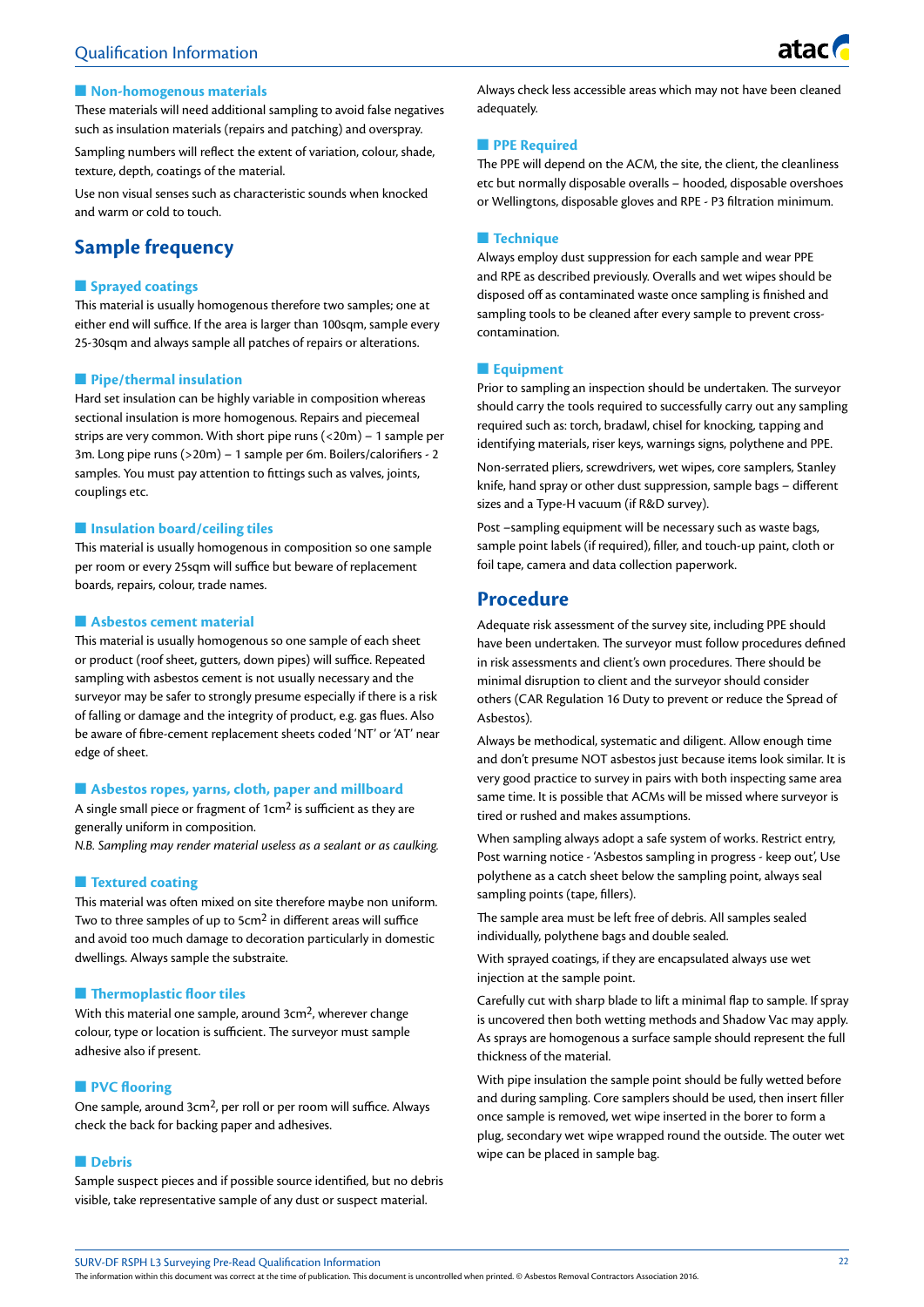Below is a step by step method for taking pipe insulation samples using a core bore tool.

- a) Secure area with signage
- b) Put polythene under pipework
- c) Sample bags prepared and labelled
- d) Secure surface of pipe with tape
- e) Decide if wetting down with spray or injecting
- f) Corer prepared wipe in side tube wipe also around corer
- g) Extract sample down to pipe
- h) Sample pushed into bag with wipe bag sealed and double wrapped
- i) Sample point filled and labelled
- j) Corer cleaned sheet wiped all put into waste bag

When sampling AIB inspect for existing damage to use as sampling point. The sample should be taken from discreet location or corner with a sharp knife or chisel blade and beware debris if tile or panel is loose.

Below is a step by step method for sampling suspected AIB.

- a) Sample bags should be prepared and labelled
- b) Wet down with spray
- c) Use knife or chisel
- d) Sample into bag sealed and double wrapped
- e) Sample area sealed and labelled
- f) Photograph of sample and area
- g) Equipment cleaned down
- h) Area wiped over
- i) All cleaning wipes are disposable waste

With asbestos cement find a damaged part if there is one and sample size of 5cm2 to enable search for amphiboles. Floor debris is a possibility but check source. Pliers with non-serrated edge should be used or snips and remember never walk on AC roof sheets. Inconclusive results may require water absorption test for <30% water

With gaskets, rope, paper and felts materials should be wet. The samples to be taken using a sharp knife and Ensure sufficient sample are taken to represent portion of the material.

With floor tiles the samples should be cut with a sharp knife. One sample from each colour or one sample from each type always check the back for asbestos paper.

With textured coating use a spray or wet wipe or paste depending on situation. Carefully scrape the coating using a sharp chisel holding the sample bag directly below sample point.

When sampling debris reverse the sample bag and collect dust/debris or use cardboard or plastic scraper to collect finely spread dust.

There are a number of inspection pitfalls such as cooperation from building manager and occupants, unrealistic timescales for completion of survey, common finds per room – repetition, precise labelling of bags on site, abbreviated field log sheets due to rushing.

Additional inspection pitfalls that may be encountered are cross contamination of sampling equipment, multi-layered floor coverings, overspray. Always avoid the obvious – think outside the box and remember over 3000 products have contained asbestos so be diligent in your inspections.

## **Asbestos Waste**

Asbestos waste must be disposed of only at a suitably licensed disposal site and in accordance with specific requirements laid down by the waste regulation authority which are the Environment Agency (EA) in England and Wales or Scottish Environmental Protection Agency (SEPA) in Scotland.

Any ACM or consignment of ACM containing >0.1% by weight of asbestos fibre is classified as a "Hazardous Waste" (and a "Special Waste" in Scotland).

Waste comes under the Hazardous Waste Regulations 2005 and aim to define waste and to make sure it is properly managed.

The regulations place duties on Places duties on the persons who cause hazardous waste to be removed from premises ('consignors'), the carriers and the persons to whom such waste is delivered ('consignees)'.

Waste from an asbestos survey could include RPE, PPE, wet wipes and discarded samples and it needs to be contained safely during the survey. The waste also needs to be dealt with correctly back at the office by placing into red and clear bags and disposing of correctly usually by the use of a collection service.

## **Typical Questions from Unit 3**

- **Q1.** *What is the sampling frequency you would use when sampling a homogonous AIB ceiling?* One or two samples depending on size of ceiling or one every 25 square metres.
- **Q2.** *What information is required on the sample bags when taking samples?* Unique project number, sample number, date, surveyors initials, location.
- **Q3.** *What organisation accredits the analytical company under 17025 for analysing bulk samples?* United Kingdom Accreditation Service. (UKAS)

SURV-DF RSPH L3 Surveying Pre-Read Qualification Information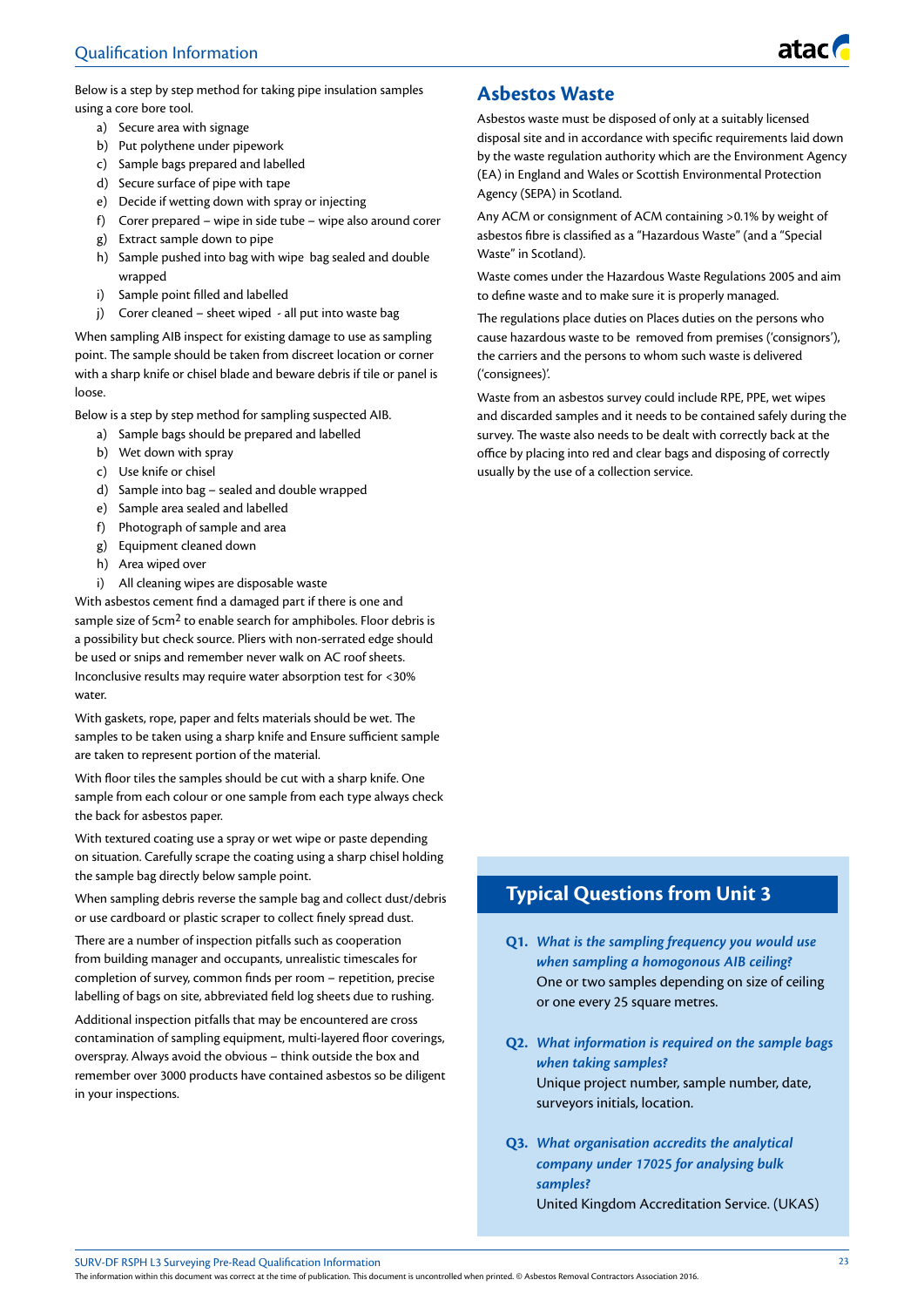## **UNIT 4 Decontamination Units and Type-H Vacuums**

## *Section 1*: **Set up and use of DCUs**

## **Decontamination**

HSG 248 describes two levels of decontamination;

- 1. Preliminary ( following minor contamination) clean, remove and dispose of PPE
- 2. Full (after significant contamination) use of DCU

#### **n** Preliminary decontamination

With preliminary decontamination the following sequence must be adhered to:

- a) RPE and PPE vacuum or wipe down where necessary in work area
- b) Footwear wipe down in inner stage
- c) Overalls remove in middle stage
- d) RPE exit airlock, remove and place in bag
- e) Sampling equipment wipe down in inner stage

Figure 8.1 General layout of a hygiene uni Gell with self-closing flat Petrant ventilation unit

#### **n** Full Decontamination – DCU

With full decontamination the DCU must comply with the following.

The DCU not usually attached to work area so via transit arrangements. The DCU can be a modular unit but must comply with Approved Code of Practice (ACOP).

The DCU must be easy to clean and have self closing doors, hand basin, lockers, and mirror in clean end.

A NPU is cited in the dirty end of the unit to draw air from clean to dirty end.

The external doors labelled 'clean end' and 'dirty end' with correct signage.

#### *They:*

a) Must be on site, connected to services and functioning before work begins

- b) Either attached or unattached, ie via transit
- c) Modular units acceptable but must comply with ACOP
- d) 1 shower per 4 users maximum
- e) Easy to clean, self closing doors, hand basin, lockers, mirror in clean end
- f) HEPA unit to draw air from clean to dirty end
- g) External doors labelled 'clean end' and 'dirty end' with correct signage
- h) Water heater must be GAS SAFE tested Adequate balanced flue and Carbon Monoxide (CO) detectors Generator powered should not be used inside unless flue is extended and vented outside
- i) RCD protection on power inlet
- j) Earth strap or spike
- k) Stable and level when in use
- l) Roadworthy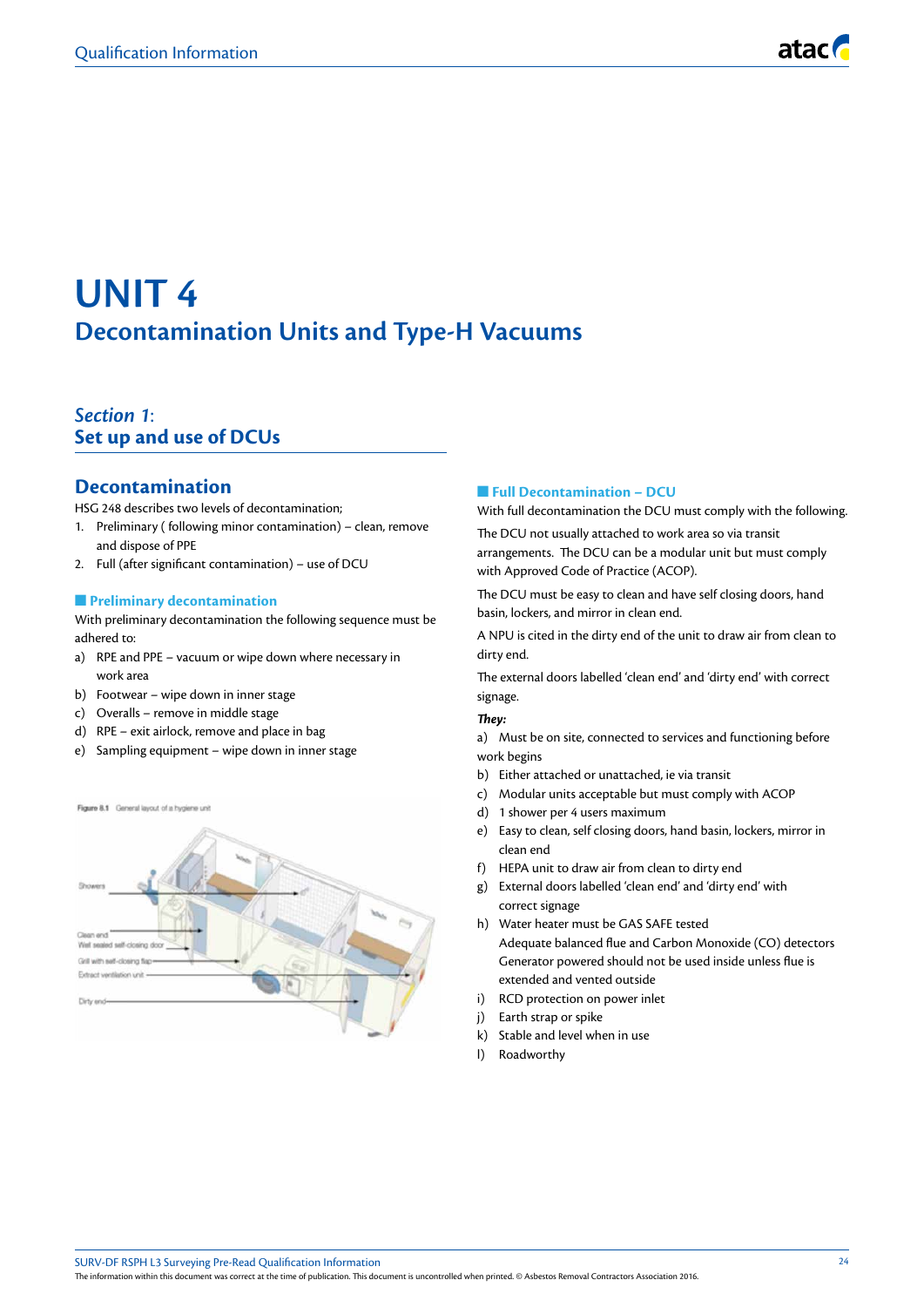

#### **n** Transit Arrangements

#### **Entering enclosure**





#### **n** DCU - Direct Connection



#### **n** DCU Certification

A Check on the water and power must be made before use. If the DCU is provided by a contractor there will be checks carried out whilst on site.

If the unit is hired in the certification is provided by the hirer.

The paperwork required is as follows:

- Six monthly DOP test on the NPU
- Clearance air test from last site
- Annual electrical and gas test certificate

#### **Naste Water**

The DCU water filtration system should filter to 5 microns and all waste water passes through the filter.

When the work is complete the filter is disposed of asbestos waste.

Any waste water from buckets in airlocks should be disposed of through the filtered drainage system in the shower in the DCU. Waste water should be directed into foul drain not sewer.

#### **N** Vacuum Cleaning Equipment

Known in the industry as Type-H or Class-H, H= HEPA filter – high efficiency particulate arrestor.

The vacuum cleaners must be approved to BS 8520.

The same certification is required whether they are provided by contractor or hired in.

They should carry a six monthly test certificate for the HEPA filter (DOP) and electrical test certificates.

Checks before taking to site and before use must be made and recorded.

Type-H vacuums should be used for cleaning fine dust and debris and not for rubble and large objects which will block the hose.

Cleaning in an enclosure should be from top down to bottom and always work towards NPU where possible.